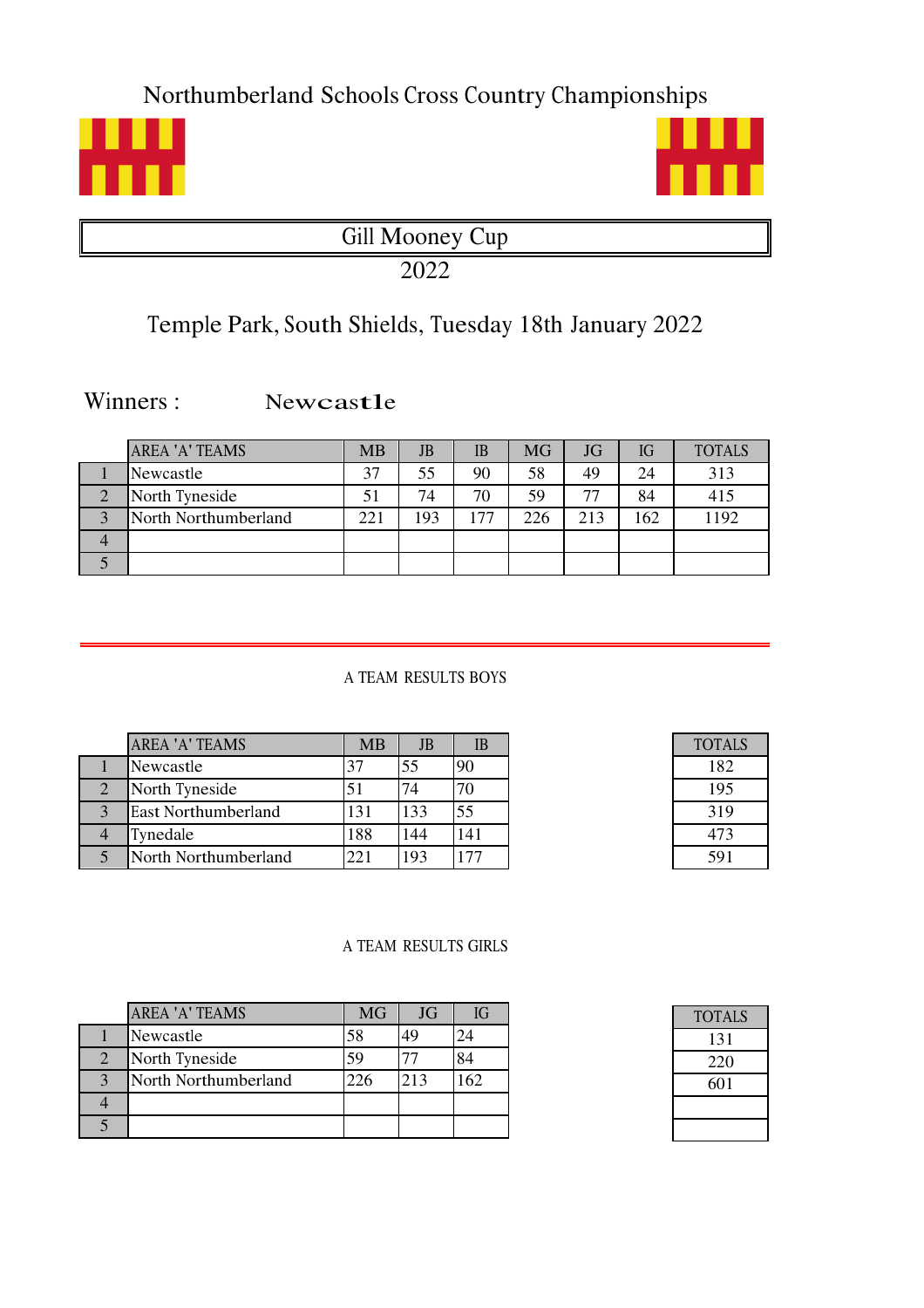



|                | <b>Minor Boys</b> |                       | Team Results 6 to Score    |       |
|----------------|-------------------|-----------------------|----------------------------|-------|
| Pos            | Num               | Name                  | Area                       | Time  |
| $\mathbf{1}$   | 61                | <b>Jack Banks</b>     | North Tyneside             | 09:59 |
| $\overline{2}$ | 62                | Joseph Duthie Brown   | North Tyneside             | 10:13 |
| 3              | 84                | Josh Mancini          | Newcastle                  | 10:19 |
| 4              | 81                | Alex Smith            | Newcastle                  | 10:19 |
| 5              | 82                | George Ponton         | Newcastle                  | 10:23 |
| 6              | 97                | Frankie Foster        | Newcastle                  | 10:31 |
| 7              | 41                | Louie Favraud         | Tynedale                   | 10:31 |
| 8              | 67                | Harry Armstrong       | North Tyneside             | 10:36 |
| 9              | 83                | Jospeh Brown          | Newcastle                  | 10:38 |
| 10             | 86                | Will Handyside        | Newcastle                  | 10:39 |
| 11             | 45                | <b>Harry Douglass</b> | Tynedale                   | 10:46 |
| 12             | 64                | James Sturman         | North Tyneside             | 10:48 |
| 13             | 65                | Lewis McAvalia        | North Tyneside             | 10:55 |
| 14             | 21                | <b>Kyle Phillips</b>  | <b>East Northumberland</b> | 11:02 |
| 15             | 77                | Alex Gourley          | North Tyneside             | 11:03 |
| 16             | 85                | Charlie Adlam         | Newcastle                  | 11:12 |
| 17             | 23                | James Fish            | <b>East Northumberland</b> | 11:17 |
| 18             | 89                | Oliver Walton         | Newcastle                  | 11:18 |
| 19             | 38                | Lincoln Hogg          | East Northumberland        | 11:18 |
| 20             | 6                 | Charlie Jeffreys      | North Northumberland       | 11:21 |
| 21             | 69                | Brody Richardson      | North Tyneside             | 11:22 |
| 22             | 91                | Archie Wells          | Newcastle                  | 11:25 |
| 23             | 71                | Joseph Thompson       | North Tyneside             | 11:29 |
| 24             | 68                | Ryan H                | North Tyneside             | 11:30 |
| 25             | 5                 | Kenzie Shanks         | North Northumberland       | 11:31 |
| 26             | 37                | Thomas Roche          | East Northumberland        | 11:33 |
| 27             | 29                | George Bryce          | <b>East Northumberland</b> | 11:34 |
| 28             | 26                | <b>Riley Money</b>    | East Northumberland        | 11:36 |
| 29             | 53                | Luke Bloomer          | Tynedale                   | 11:38 |
| 30             | 93                | Adam Mason            | Newcastle                  | 11:38 |
| 31             | 70                | <b>Finley Smith</b>   | North Tyneside             | 11:39 |
| 32             | 87                | Zak Bramhall          | Newcastle                  | 11:40 |
| 33             | 31                | Alex Hamlin           | <b>East Northumberland</b> | 11:42 |
| 34             | 75                | Matthew Thompson      | North Tyneside             | 11:45 |
| 35             | 74                | Bobby T               | North Tyneside             | 11:45 |
| 36             | 72                | Jake Smith            | North Tyneside             | 11:45 |
| 37             | 90                | Josh White            | Newcastle                  | 11:46 |
| 38             | 18                | Sandy Brown           | North Northumberland       | 11:46 |
| 39             | 73                | James Leslie          | North Tyneside             | 11:50 |
| 40             | 24                | Jack Hildreth         | <b>East Northumberland</b> | 11:51 |
| 41             | $\overline{4}$    | Sebastian Lockie      | North Northumberland       | 11:53 |
| 42             | 76                | L Barber              | North Tyneside             | 11:57 |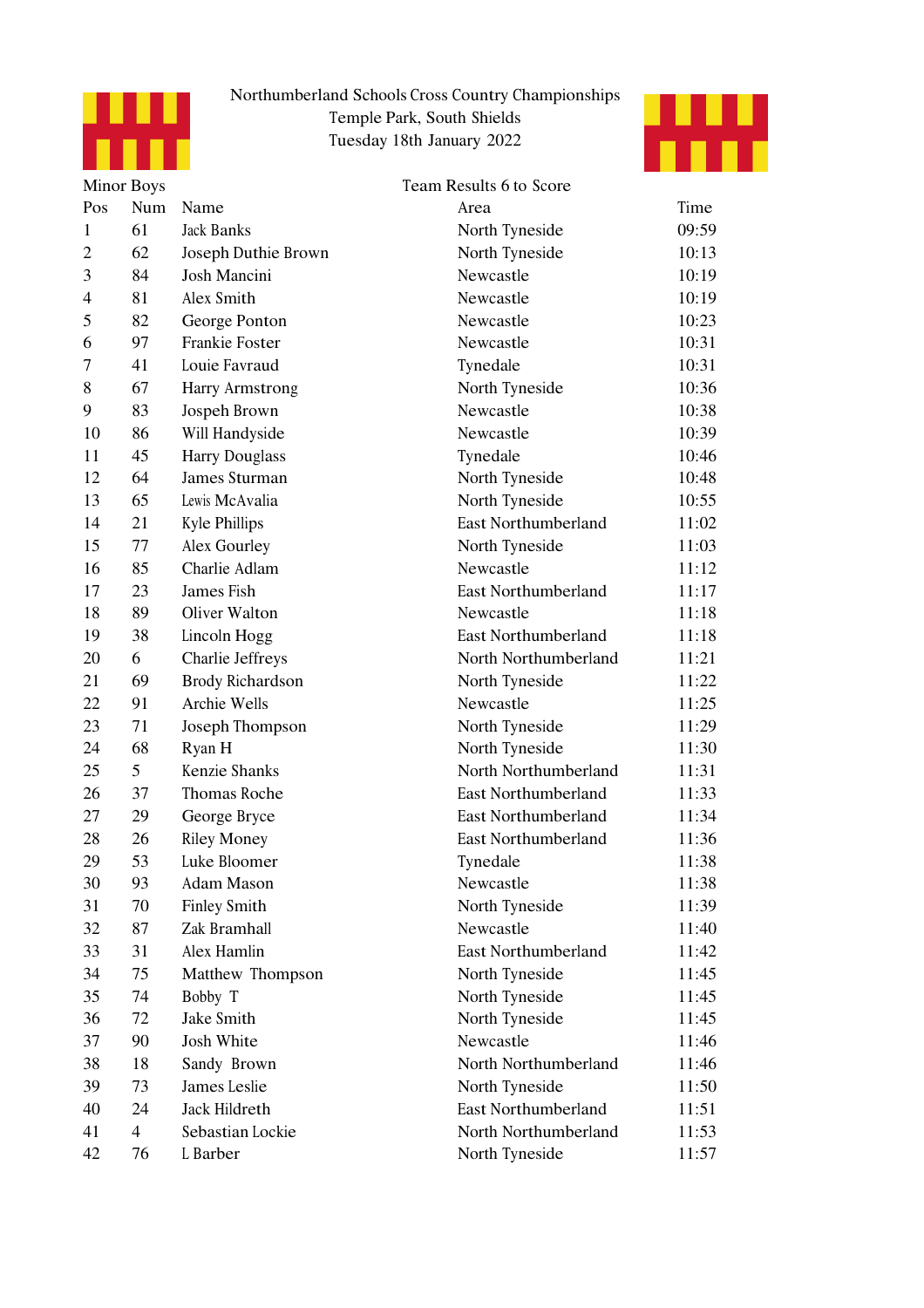| 43 | 42             | Loius Rock               | Tynedale                   | 11:59 |
|----|----------------|--------------------------|----------------------------|-------|
| 44 | 92             | <b>Samuel Gorton</b>     | Newcastle                  | 12:00 |
| 45 | 47             | Dylan Hudson             | Tynedale                   | 12:01 |
| 46 | $\overline{3}$ | Matt Dryden              | North Northumberland       | 12:03 |
| 47 | 28             | <b>Shay Young</b>        | <b>East Northumberland</b> | 12:04 |
| 48 | 95             | Robbie Cope              | Newcastle                  | 12:06 |
| 49 | 94             | <b>Ben West</b>          | Newcastle                  | 12:07 |
| 50 | 36             | <b>Ashton Stewart</b>    | <b>East Northumberland</b> | 12:09 |
| 51 | 9              | Andrew Hope              | North Northumberland       | 12:11 |
| 52 | 33             | <b>Indie Brandenburg</b> | <b>East Northumberland</b> | 12:13 |
| 53 | 57             | Lewis Otterson           | Tynedale                   | 12:16 |
| 54 | 59             | Josiah DeGroot           | Tynedale                   | 12:24 |
| 55 | 50             | <b>Robert Duffy</b>      | Tynedale                   | 12:25 |
| 56 | 44             | Jason Wake               | Tynedale                   | 12:34 |
| 57 | 25             | Alfie Sinclair           | East Northumberland        | 12:36 |
| 58 | 35             | <b>Ben Armstrong</b>     | <b>East Northumberland</b> | 12:41 |
| 59 | 96             | Owen Digby               | Newcastle                  | 12:43 |
| 60 | 12             | Michael Semen            | North Northumberland       | 12:43 |
| 61 | $\overline{2}$ | Charlie Forsyth          | North Northumberland       | 12:46 |
| 62 | 27             | Max Reid                 | <b>East Northumberland</b> | 13:08 |
| 63 | $\mathbf{1}$   | Charlie Leitch           | North Northumberland       | 13:15 |
| 64 | 10             | Will Hogg                | North Northumberland       | 13:17 |
| 65 | $\overline{7}$ | Reuban Oliver            | North Northumberland       | 13:17 |
| 66 | 49             | Will Langdon             | Tynedale                   | 13:18 |
| 67 | 56             | Max Cessford             | Tynedale                   | 13:19 |
| 68 | 32             | Lewis Walker             | <b>East Northumberland</b> | 13:32 |
| 69 | 55             | Ed Manson                | Tynedale                   | 13:32 |
| 70 | 54             | Joe Kemp                 | Tynedale                   | 13:40 |
| 71 | 46             | <b>Austin Gibson</b>     | Tynedale                   | 13:41 |
| 72 | 34             | <b>Ronan Douglas</b>     | <b>East Northumberland</b> | 13:44 |
| 73 | 60             | <b>Hayden Phillips</b>   | Tynedale                   | 14:02 |
| 74 | 52             | Jamie Irving             | Tynedale                   | 14:09 |
| 75 | 58             | <b>Andrew Stimpson</b>   | Tynedale                   | 14:10 |
| 76 | 14             | Ali Strachan             | North Northumberland       | 14:45 |
| 77 | 15             | Zayden Lambert           | North Northumberland       | 15:10 |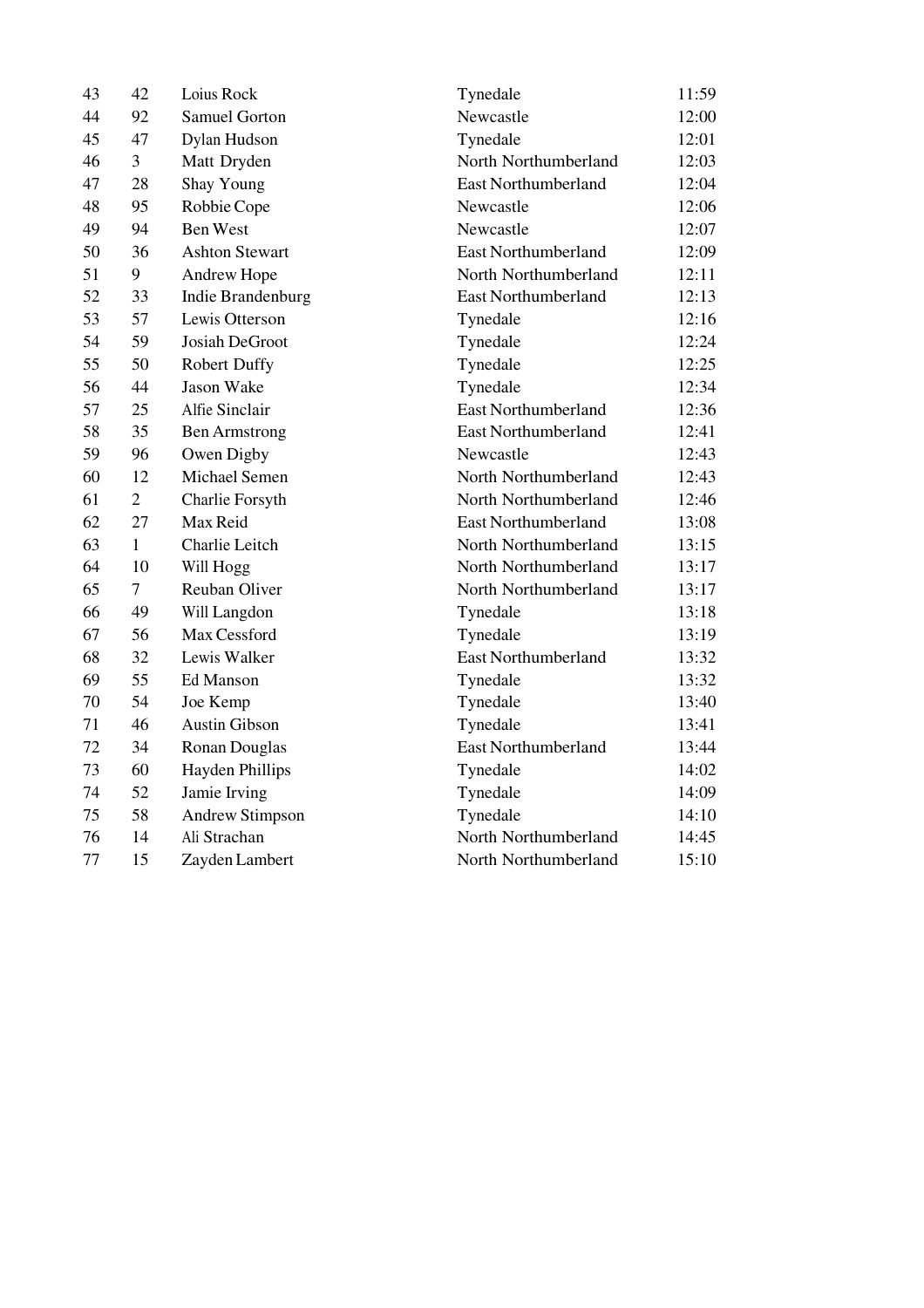|                |                         |                        |     | Minor Boys Individual Medal Winners |           |                |     |     |               |
|----------------|-------------------------|------------------------|-----|-------------------------------------|-----------|----------------|-----|-----|---------------|
| $\mathbf{1}$   | 61                      | Jack Banks             |     |                                     |           | North Tyneside |     |     | 09:59         |
| $\overline{2}$ | 62                      | Joseph Duthie Brown    |     |                                     |           | North Tyneside |     |     | 10:13         |
| 3              | 84                      | Josh Mancini           |     |                                     | Newcastle |                |     |     | 10:19         |
|                | Minor Boys Team Results |                        |     |                                     |           |                |     |     |               |
|                |                         | Team Name              | 1st | 2nd                                 | 3rd       | 4th            | 5th | 6th | <b>Points</b> |
| 1              |                         | Newcastle A            | 3   | 4                                   | 5         | 6              | 9   | 10  | 37            |
| $\overline{2}$ |                         | North Tyneside A       | 1   | $\overline{2}$                      | 8         | 12             | 13  | 15  | 51            |
| 3              |                         | East Northumberland A  | 14  | 17                                  | 19        | 26             | 27  | 28  | 131           |
| 4              |                         | Newcastle B            | 16  | 18                                  | 22        | 30             | 32  | 37  | 155           |
| 5              |                         | North Tyneside B       | 21  | 23                                  | 24        | 31             | 34  | 35  | 168           |
| 6              |                         | Tynedale A             | 7   | 11                                  | 29        | 43             | 45  | 53  | 188           |
| $\overline{7}$ |                         | North Northumberland A | 20  | 25                                  | 38        | 41             | 46  | 51  | 221           |
| 8              |                         | East Northumberland B  | 33  | 40                                  | 47        | 50             | 52  | 57  | 279           |
| 9              |                         | Tynedale B             | 54  | 55                                  | 56        | 66             | 67  | 69  | 367           |
| 10             |                         | North Northumberland B | 60  | 61                                  | 63        | 64             | 65  | 76  | 389           |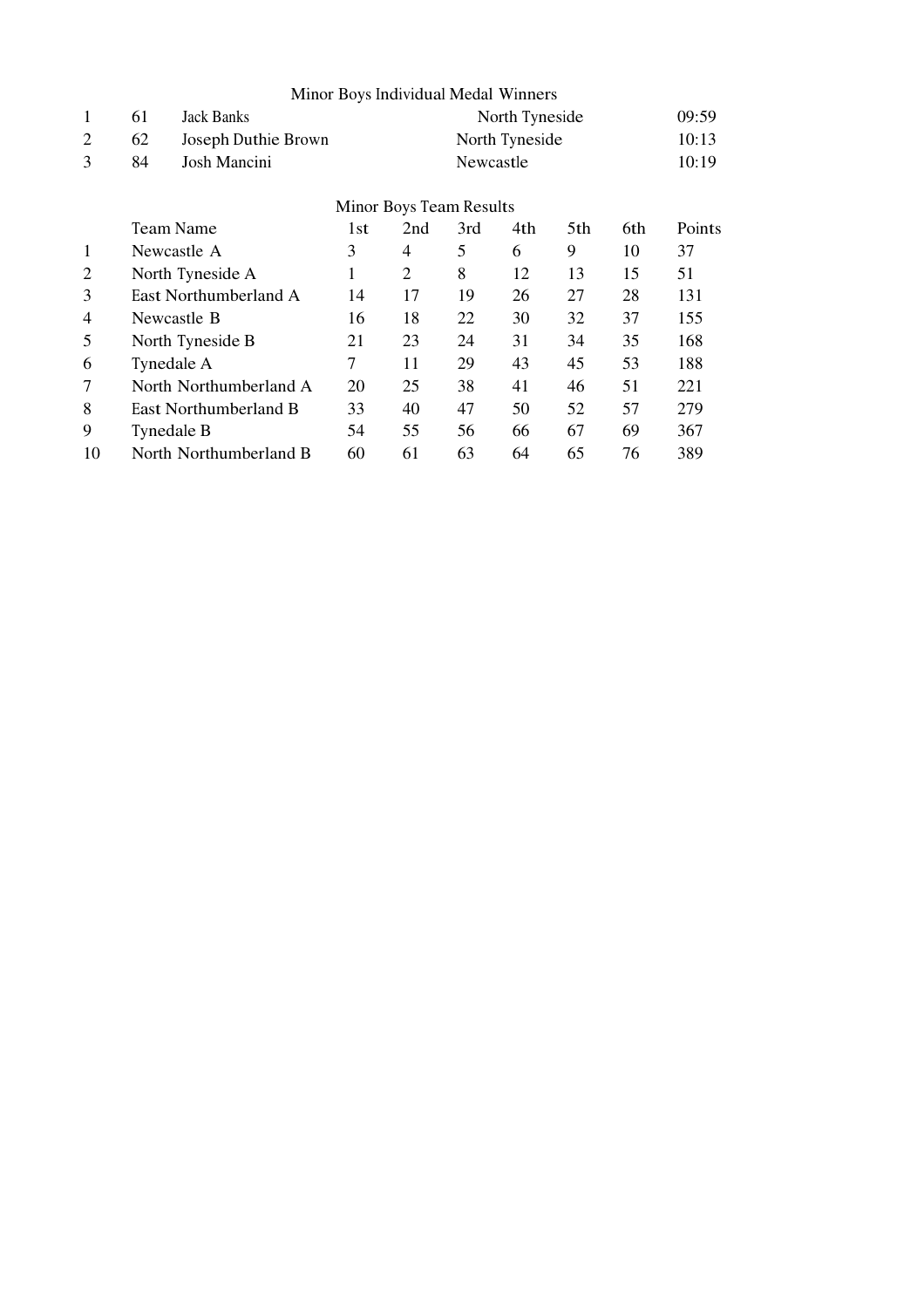



|                          | Team Results 6 to Score<br>Junior Boys |                       |                            |       |  |
|--------------------------|----------------------------------------|-----------------------|----------------------------|-------|--|
| Pos                      | Num                                    | Name                  | Area                       | Time  |  |
| 1                        | 21                                     | Oliver Calvert        | East Northumberland        | 14:14 |  |
| $\overline{2}$           | 22                                     | Oliver Tomlinson      | East Northumberland        | 14:24 |  |
| 3                        | 81                                     | <b>Jack Price</b>     | Newcastle                  | 14:47 |  |
| $\overline{\mathcal{A}}$ | 82                                     | Adam Feenan           | Newcastle                  | 14:47 |  |
| 5                        | $\mathbf{1}$                           | Harry Knox            | North Northumberland       | 14:57 |  |
| 6                        | 83                                     | Alex Lienard          | Newcastle                  | 15:06 |  |
| 7                        | $\overline{2}$                         | Liam McDonogh         | North Northumberland       | 15:22 |  |
| 8                        | 68                                     | Daniel Watson         | North Tyneside             | 15:26 |  |
| 9                        | 64                                     | Zac Brannon           | North Tyneside             | 15:29 |  |
| 10                       | 41                                     | Magnus Riddell        | Tynedale                   | 15:31 |  |
| 11                       | 65                                     | Arran Head            | North Tyneside             | 15:40 |  |
| 12                       | 63                                     | Oscar Makepiece       | North Tyneside             | 15:49 |  |
| 13                       | 84                                     | Freddie Palmer        | Newcastle                  | 15:54 |  |
| 14                       | 88                                     | Johan Haniffa         | Newcastle                  | 15:58 |  |
| 15                       | 87                                     | Albie McPate          | Newcastle                  | 15:59 |  |
| 16                       | 62                                     | Noah Palmer           | North Tyneside             | 15:59 |  |
| 17                       | 86                                     | Tom Lewis             | Newcastle                  | 16:01 |  |
| 18                       | 71                                     | Elijah Fahei          | North Tyneside             | 16:07 |  |
| 19                       | 89                                     | Owen Forbes           | Newcastle                  | 16:18 |  |
| 20                       | 70                                     | Alex Box              | North Tyneside             | 16:28 |  |
| 21                       | 96                                     | Dan Hierons           | Newcastle                  | 16:37 |  |
| 22                       | 60                                     | James Barker          | Tynedale                   | 16:39 |  |
| 23                       | 67                                     | M Malley              | North Tyneside             | 16:39 |  |
| 24                       | 69                                     | J Malley              | North Tyneside             | 16:41 |  |
| 25                       | 46                                     | Finlay Aitken         | Tynedale                   | 16:43 |  |
| 26                       | 58                                     | Frankie Young         | Tynedale                   | 16:45 |  |
| 27                       | 91                                     | Jamie Matthews        | Newcastle                  | 16:50 |  |
| 28                       | 48                                     | Joe Elstob            | Tynedale                   | 16:52 |  |
| 29                       | 24                                     | <b>Jack Patterson</b> | <b>East Northumberland</b> | 16:54 |  |
| 30                       | 3                                      | Monty Aplin           | North Northumberland       | 16:55 |  |
| 31                       | 90                                     | George Merrifield     | Newcastle                  | 16:57 |  |
| 32                       | 25                                     | <b>James Towers</b>   | East Northumberland        | 17:02 |  |
| 33                       | 47                                     | Charlie Shane-Stone   | Tynedale                   | 17:04 |  |
| 34                       | 28                                     | <b>Chase Davies</b>   | <b>East Northumberland</b> | 17:11 |  |
| 35                       | 27                                     | Seb Smith             | <b>East Northumberland</b> | 17:13 |  |
| 36                       | 74                                     | D Dixon               | North Tyneside             | 17:15 |  |
| 37                       | 93                                     | Liam Whitelaw         | Newcastle                  | 17:17 |  |
| 38                       | 53                                     | Kieran Lockey         | Tynedale                   | 17:23 |  |
| 39                       | 30                                     | Jacob Bensley         | <b>East Northumberland</b> | 17:31 |  |
| 40                       | 51                                     | Miller Thornton       | Tynedale                   | 17:34 |  |
| 41                       | 76                                     | Kye Riach             | North Tyneside             | 17:51 |  |
| 42                       | $\overline{4}$                         | Will Moor             | North Northumberland       | 17:51 |  |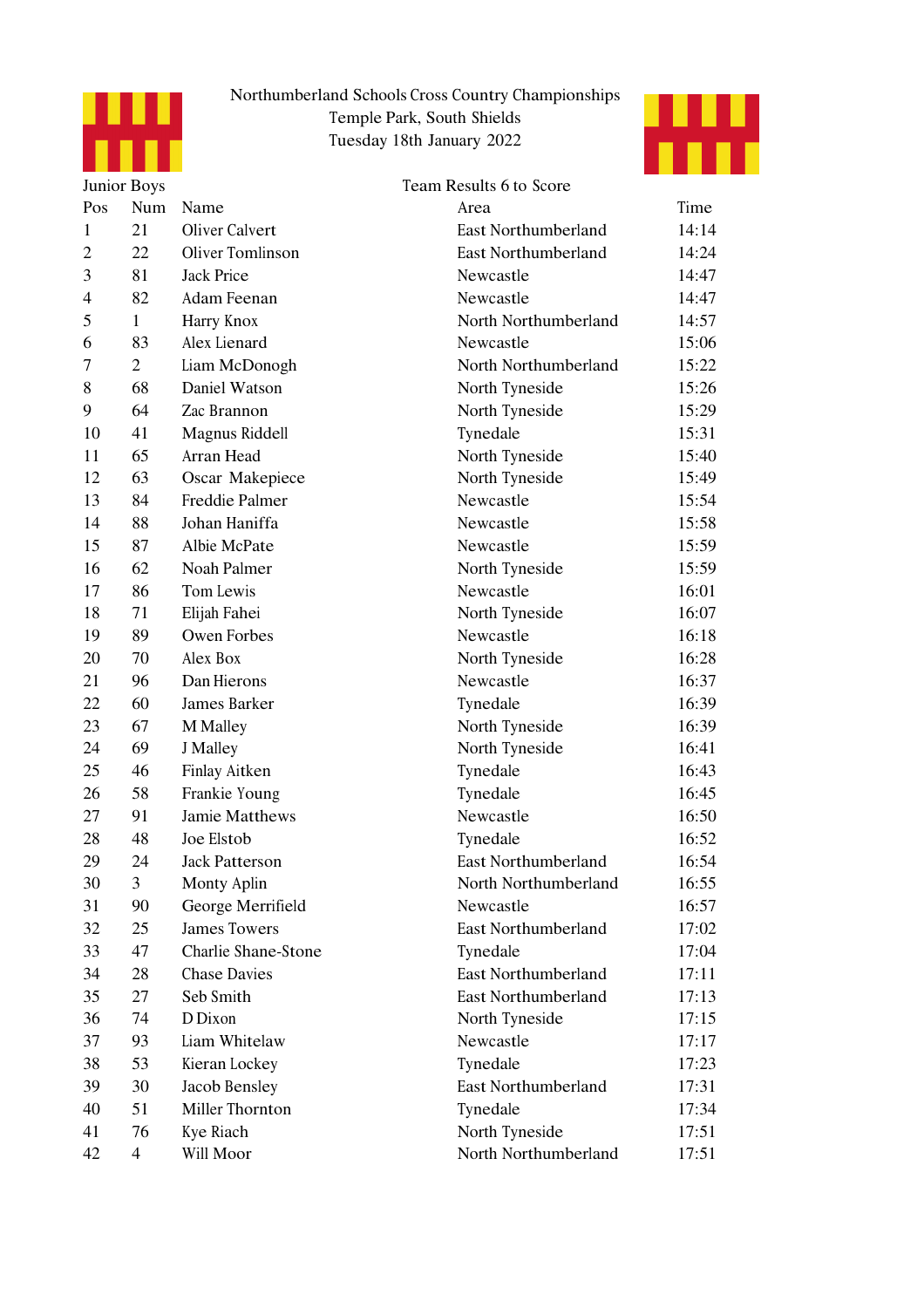| 43 | 33 | Joel Sharp            | East Northumberland        | 17:52 |
|----|----|-----------------------|----------------------------|-------|
| 44 | 56 | Archie Horbrough      | Tynedale                   | 17:53 |
| 45 | 43 | Loey Little           | Tynedale                   | 17:55 |
| 46 | 85 | Harry Merrifield      | Newcastle                  | 17:56 |
| 47 | 26 | Jake Faulder          | <b>East Northumberland</b> | 17:57 |
| 48 | 99 | Callum Dalkin         | Newcastle                  | 17:59 |
| 49 | 31 | Koby Brown            | <b>East Northumberland</b> | 18:03 |
| 50 | 6  | Harry Armstrong       | North Northumberland       | 18:06 |
| 51 | 45 | James Atkinson        | Tynedale                   | 18:11 |
| 52 | 49 | Wilson Grey           | Tynedale                   | 18:12 |
| 53 | 32 | Sam Mason             | <b>East Northumberland</b> | 18:15 |
| 54 | 95 | Muhammad Kola         | Newcastle                  | 18:29 |
| 55 | 75 | Max Russell           | North Tyneside             | 18:29 |
| 56 | 59 | Luke Page             | Tynedale                   | 19:08 |
| 57 | 54 | Luke Hayley           | Tynedale                   | 19:10 |
| 58 | 36 | <b>Finley Stewart</b> | <b>East Northumberland</b> | 19:15 |
| 59 | 5  | <b>Marcus Dodds</b>   | North Northumberland       | 19:20 |
| 60 | 35 | Ben Moll              | <b>East Northumberland</b> | 19:34 |
| 61 | 10 | Joe Currie            | North Northumberland       | 20:05 |
| 62 | 55 | Max Mountfield        | Tynedale                   | 20:09 |
| 63 | 61 | Ben Atkinson          | North Tyneside             | 20:12 |
| 64 | 50 | Harry Hamilton Webb   | Tynedale                   | 21:14 |
| 65 | 9  | Shay Dixon            | North Northumberland       | 22:02 |
| 66 | 12 | Hayden Todd           | North Northumberland       | 22:04 |
| 67 | 13 | Joe Little            | North Northumberland       | 22:23 |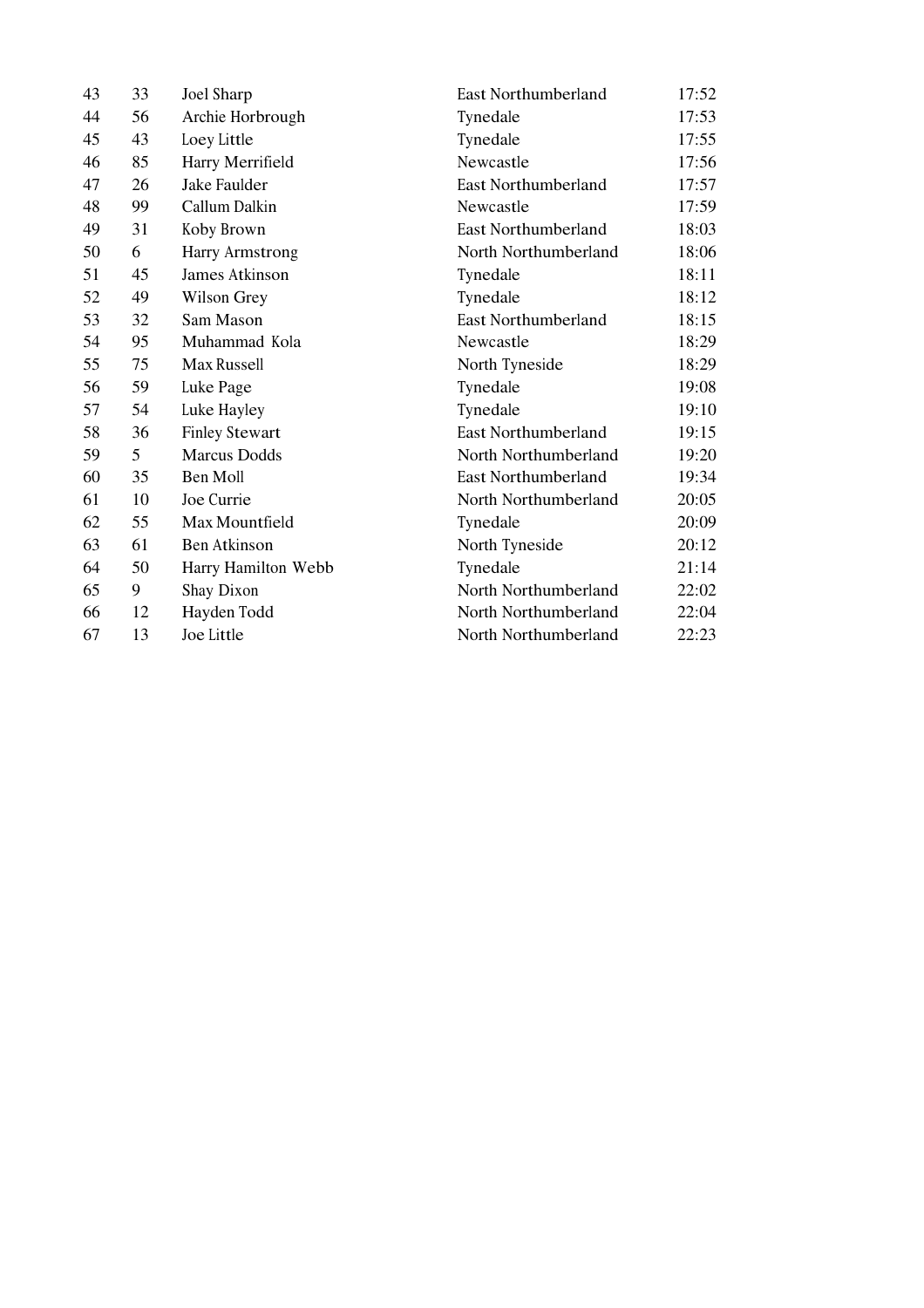|                |    |                        | Junior Boys Individual Medal Winners |                          |           |     |                     |     |               |
|----------------|----|------------------------|--------------------------------------|--------------------------|-----------|-----|---------------------|-----|---------------|
| 1              | 21 | Oliver Calvert         |                                      |                          |           |     | East Northumberland |     | 14:14         |
| 2              | 22 | Oliver Tomlinson       |                                      |                          |           |     | East Northumberland |     | 14:24         |
| 3              | 81 | Jack Price             |                                      |                          | Newcastle |     |                     |     | 14:47         |
|                |    |                        |                                      | Junior Boys Team Results |           |     |                     |     |               |
|                |    | Team Name              |                                      | 2nd                      | 3rd       | 4th | 5th                 | 6th | <b>Points</b> |
| $\mathbf{1}$   |    | Newcastle A            | 3                                    | $\overline{4}$           | 6         | 13  | 14                  | 15  | 55            |
| 2              |    | North Tyneside A       | 8                                    | 9                        | 11        | 12  | 16                  | 18  | 74            |
| 3              |    | East Northumberland A  | 1                                    | 2                        | 29        | 32  | 34                  | 35  | 133           |
| $\overline{4}$ |    | Tynedale A             | 10                                   | 22                       | 25        | 26  | 28                  | 33  | 144           |
| 5              |    | Newcastle B            | 17                                   | 19                       | 21        | 27  | 31                  | 37  | 152           |
| 6              |    | North Northumberland A | 5                                    | 7                        | 30        | 42  | 50                  | 59  | 193           |
| 7              |    | North Tyneside B       | 20                                   | 23                       | 24        | 36  | 41                  | 55  | 199           |
| 8              |    | Tynedale B             | 38                                   | 40                       | 44        | 45  | 51                  | 52  | 270           |
| 9              |    | East Northumberland B  | 39                                   | 43                       | 47        | 49  | 53                  | 58  | 289           |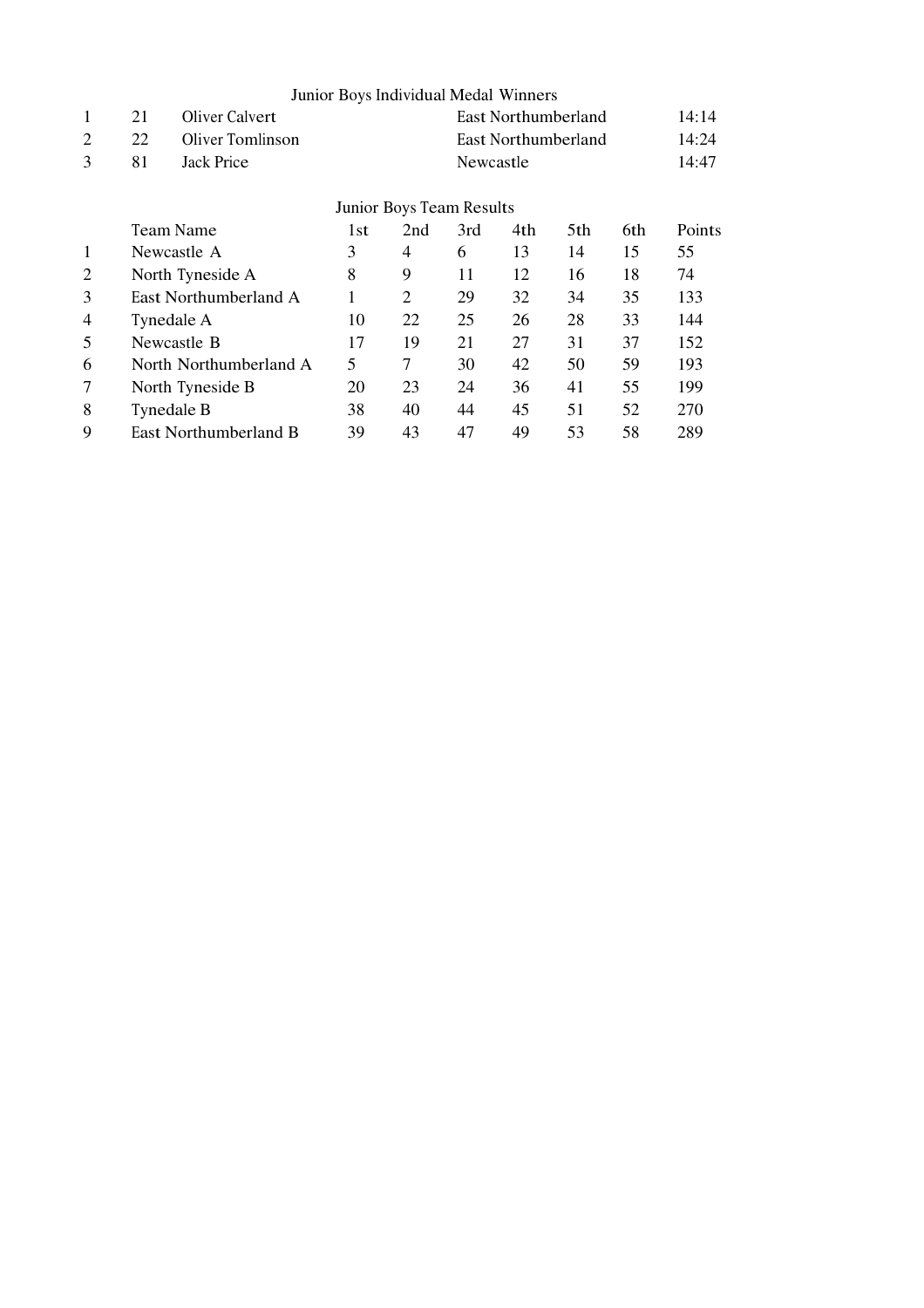



|                | <b>Intermediate Boys</b> |                        | Team Results 6 to Score    |       |
|----------------|--------------------------|------------------------|----------------------------|-------|
| Pos            | Num                      | Name                   | Area                       | Time  |
| 1              | 21                       | Joe Dixon              | East Northumberland        | 16:11 |
| $\overline{c}$ | 22                       | <b>Bertie Marr</b>     | <b>East Northumberland</b> | 16:36 |
| 3              | 81                       | Ethan Bond             | Newcastle                  | 16:43 |
| $\overline{4}$ | 91                       | Tom Slane              | Newcastle                  | 16:49 |
| 5              | 23                       | Will De Vere Owen      | <b>East Northumberland</b> | 17:04 |
| 6              | 25                       | <b>Ryan Davies</b>     | <b>East Northumberland</b> | 17:23 |
| 7              | 61                       | <b>Ben Sproats</b>     | North Tyneside             | 17:37 |
| 8              | 41                       | Elliot Kelso           | Tynedale                   | 17:44 |
| 9              | 62                       | Ben Scantlebury        | North Tyneside             | 18:02 |
| 10             | 24                       | Liam Roche             | <b>East Northumberland</b> | 18:09 |
| 11             | 63                       | <b>Elliot Moore</b>    | North Tyneside             | 18:19 |
| 12             | 64                       | <b>Harry Furness</b>   | North Tyneside             | 18:34 |
| 13             | $\overline{2}$           | Joseph Close           | North Northumberland       | 19:02 |
| 14             | 43                       | <b>Ben Brunton</b>     | Tynedale                   | 19:10 |
| 15             | 65                       | <b>Charles McManus</b> | North Tyneside             | 19:19 |
| 16             | 77                       | <b>Adam Howliston</b>  | North Tyneside             | 19:29 |
| 17             | 70                       | Dan Turnbull           | North Tyneside             | 19:30 |
| 18             | 83                       | James O'Connell Nash   | Newcastle                  | 19:33 |
| 19             | 42                       | Kai Foulds             | Tynedale                   | 19:34 |
| 20             | 92                       | Callum Akhtar          | Newcastle                  | 19:36 |
| 21             | 67                       | Lucas C                | North Tyneside             | 19:49 |
| 22             | 87                       | Will Wells             | Newcastle                  | 20:02 |
| 23             | 84                       | Josh Macdonald         | Newcastle                  | 20:10 |
| 24             | 44                       | Luke Donnelly          | Tynedale                   | 20:20 |
| 25             | 68                       | Tommy McAnulty         | North Tyneside             | 20:33 |
| 26             | 66                       | <b>B</b> Maley         | North Tyneside             | 20:36 |
| 27             | $\overline{4}$           | Harris Hall            | North Northumberland       | 20:49 |
| 28             | 5                        | Ethan Craze            | North Northumberland       | 21:00 |
| 29             | 93                       | <b>Edward Watson</b>   | Newcastle                  | 21:08 |
| 30             | 86                       | <b>Bailey Sore</b>     | Newcastle                  | 21:09 |
| 31             | 26                       | <b>Elliott Marr</b>    | East Northumberland        | 21:21 |
| 32             | 8                        | <b>Oliver Dakers</b>   | North Northumberland       | 21:33 |
| 33             | 69                       | Ewan Hall              | North Tyneside             | 21:44 |
| 34             | 29                       | Luke Robson            | <b>East Northumberland</b> | 21:57 |
| 35             | 75                       | J Fitzgibbon           | North Tyneside             | 22:12 |
| 36             | 12                       | Evan Gueran            | North Northumberland       | 22:19 |
| 37             | 50                       | Harris Johnson         | Tynedale                   | 22:20 |
| 38             | 85                       | Jake Moir              | Newcastle                  | 22:37 |
| 39             | 45                       | Ben Harrington         | Tynedale                   | 22:42 |
| 40             | 72                       | <b>Hugh Fenwick</b>    | North Tyneside             | 22:42 |
| 41             | $\overline{7}$           | David Todd             | North Northumberland       | 23:08 |
| 42             | 73                       | M Blevins              | North Tyneside             | 23:48 |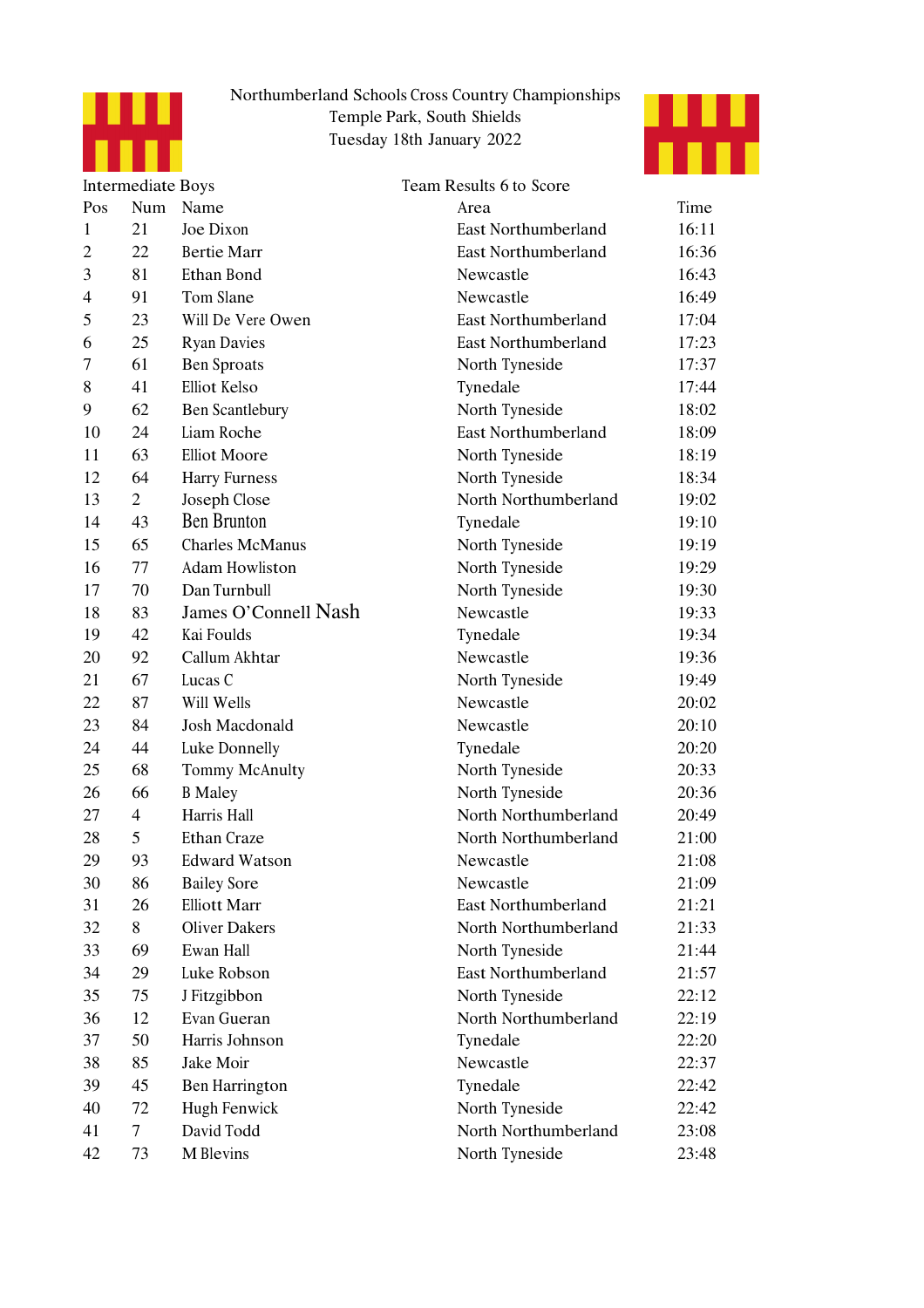| 43             | 74                                             | Olly Hayes         |                                            |                         |           | North Tyneside       |                      |     |        |  |
|----------------|------------------------------------------------|--------------------|--------------------------------------------|-------------------------|-----------|----------------------|----------------------|-----|--------|--|
| 44             | 56                                             | Mark Alexandrov    |                                            |                         | Tynedale  |                      |                      |     | 24:22  |  |
| 45             | 76                                             | Lewis Wenn         |                                            |                         |           | North Tyneside       |                      |     | 24:23  |  |
| 46             | 6                                              | Kieron Straker     |                                            |                         |           |                      | North Northumberland |     | 27:11  |  |
| 47             | 11                                             | Noah Armstrong     |                                            |                         |           | North Northumberland |                      |     |        |  |
| 48             | 32                                             | Joshua Duff        |                                            |                         |           |                      | East Northumberland  |     | 28:32  |  |
| 49             | 36                                             | Elliot Ashburn     |                                            |                         |           |                      | East Northumberland  |     | 30:44  |  |
| 50             | 34                                             | Thomas Hutchinson  |                                            |                         |           |                      | East Northumberland  |     | 30:44  |  |
| 51             | 10                                             | Matthew Hill       |                                            |                         |           |                      | North Northumberland |     | 31:17  |  |
|                |                                                |                    | Intermediate Boys Individual Medal Winners |                         |           |                      |                      |     |        |  |
| 1              | 21                                             | Joe Dixon          |                                            |                         |           |                      | East Northumberland  |     | 16:11  |  |
| $\overline{2}$ | 22                                             | <b>Bertie Marr</b> |                                            |                         |           |                      | East Northumberland  |     | 16:36  |  |
| 3              | 81                                             | Ethan Bond         |                                            |                         | Newcastle |                      |                      |     | 16:43  |  |
|                |                                                |                    | Intermediate Boys Team Results             |                         |           |                      |                      |     |        |  |
|                |                                                | Team Name          | 1st                                        | 2nd                     | 3rd       | 4th                  | 5th                  | 6th | Points |  |
| $\mathbf{1}$   | $\Gamma_{\text{net}}$ Northumborland $\Lambda$ |                    |                                            | $\mathbf 1$<br>$\gamma$ | $\sim$    | $\epsilon$           | $10^{-7}$            | 21  | 55     |  |

|                | East Northumberland A  |               |    |    |    |    |     | 55. |
|----------------|------------------------|---------------|----|----|----|----|-----|-----|
|                | North Tyneside A       |               | 9  |    |    |    |     | 70  |
|                | Newcastle A            | $\mathcal{R}$ | 4  | 18 | 20 | 22 |     | 90  |
| $\overline{4}$ | Tynedale A             |               | 14 | 19 | 24 | 37 | 39  | 141 |
| 5              | North Tyneside B       | 17            |    | 25 | 26 | 33 | 35  | 157 |
| 6              | North Northumberland A | 13            | 27 | 28 | 32 | 36 | 4 I |     |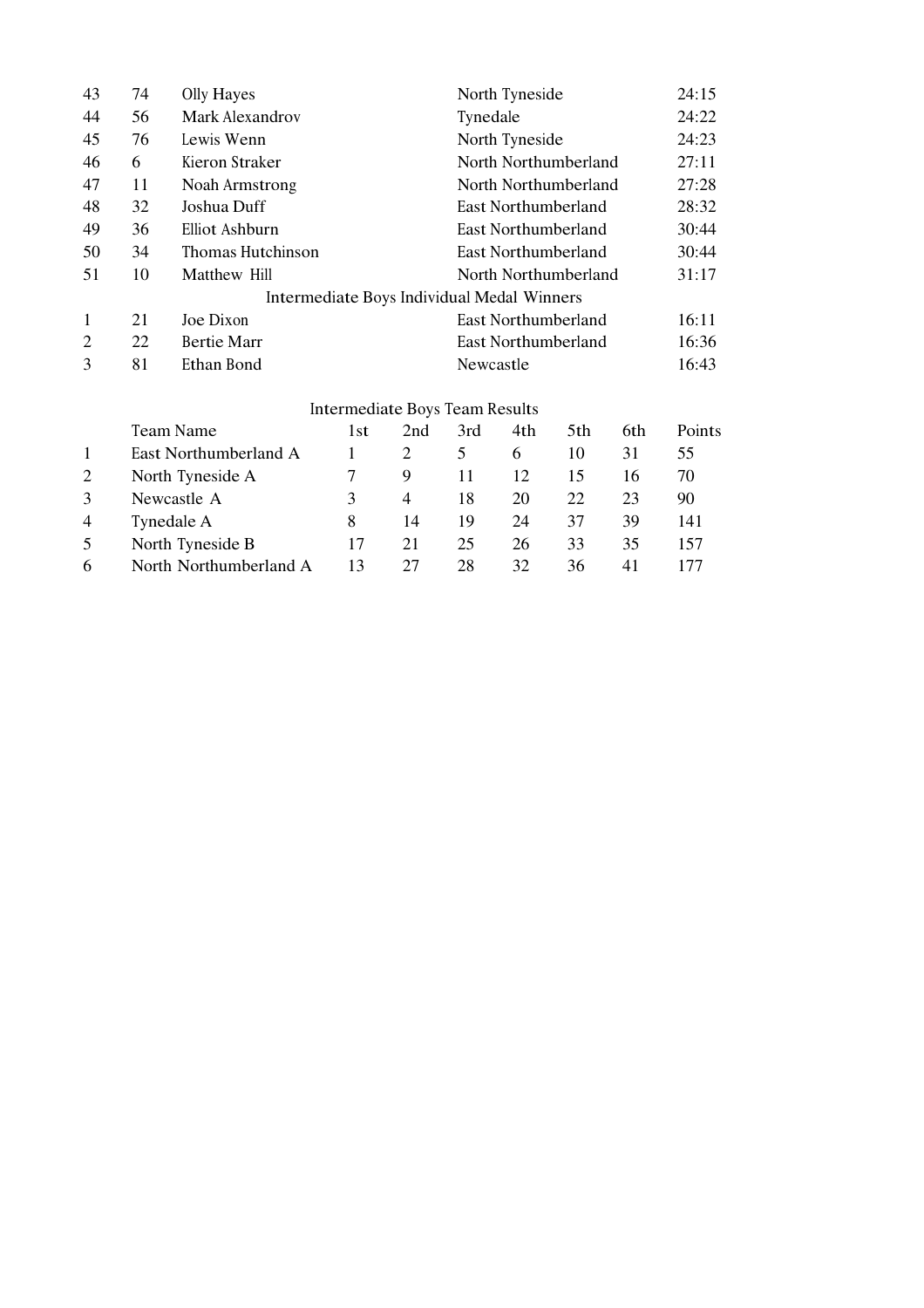



| Senior Boys    |                  |                        |                | Team Results 6 to Score              |                            |                            |       |     |        |
|----------------|------------------|------------------------|----------------|--------------------------------------|----------------------------|----------------------------|-------|-----|--------|
| Pos            | Num              | Name                   |                |                                      | Area                       |                            |       |     | Time   |
| $\mathbf{1}$   | 61               | <b>Josh Blevins</b>    |                |                                      |                            | North Tyneside             |       |     | 21:15  |
| $\overline{2}$ | 43               | Joseph Anderson        |                |                                      | Tynedale                   |                            |       |     | 21:55  |
| 3              | 83               | <b>Oliver Douglass</b> |                |                                      | Newcastle                  |                            |       |     | 22:10  |
| $\overline{4}$ | 87               | <b>Silas Christie</b>  |                |                                      | Newcastle                  |                            |       |     | 22:19  |
| 5              | 21               | James Tilley           |                |                                      | East Northumberland        | 22:36                      |       |     |        |
| 6              | 48               | <b>Charlie Daley</b>   |                |                                      | Tynedale                   | 22:38                      |       |     |        |
| 7              | 81               | Zak Old                |                |                                      | Newcastle                  |                            |       |     | 22:43  |
| 8              | 86               | Will Collinson         |                |                                      | Newcastle                  |                            |       |     | 22:59  |
| 9              | 63               | Neil Sillence          | North Tyneside | 23:07                                |                            |                            |       |     |        |
| 10             | 62               | Ryan Eden              |                | North Tyneside                       |                            |                            | 23:15 |     |        |
| 11             | 22               | Matthew Walton         |                |                                      |                            | <b>East Northumberland</b> |       |     | 23:16  |
| 12             | 42               | Ralph Robson           |                |                                      | Tynedale                   |                            |       |     | 23:34  |
| 13             | 24               | Sam Tate               |                |                                      | <b>East Northumberland</b> |                            |       |     | 24:08  |
| 14             | 44               | Shay Lowery            |                |                                      | Tynedale                   |                            |       |     | 30:53  |
| 15             | 85               | Sam Aiston             |                |                                      | Newcastle                  |                            |       |     | 30:54  |
| 16             | 1                | Oliver Armstrong       |                |                                      |                            | North Northumberland       |       |     | 38:49  |
|                |                  |                        |                | Senior Boys Individual Medal Winners |                            |                            |       |     |        |
| 1              | 61               | <b>Josh Blevins</b>    |                |                                      |                            | North Tyneside             |       |     | 21:15  |
| $\overline{2}$ | 43               | Joseph Anderson        |                |                                      | Tynedale                   |                            |       |     | 21:55  |
| 3              | 83               | Oliver Douglas         |                |                                      | Newcastle                  |                            |       |     | 22:10  |
|                |                  |                        |                | Senior Boys Team Results             |                            |                            |       |     |        |
|                | <b>Team Name</b> |                        | 1st            | 2nd                                  | 3rd                        | 4th                        | 5th   | 6th | Points |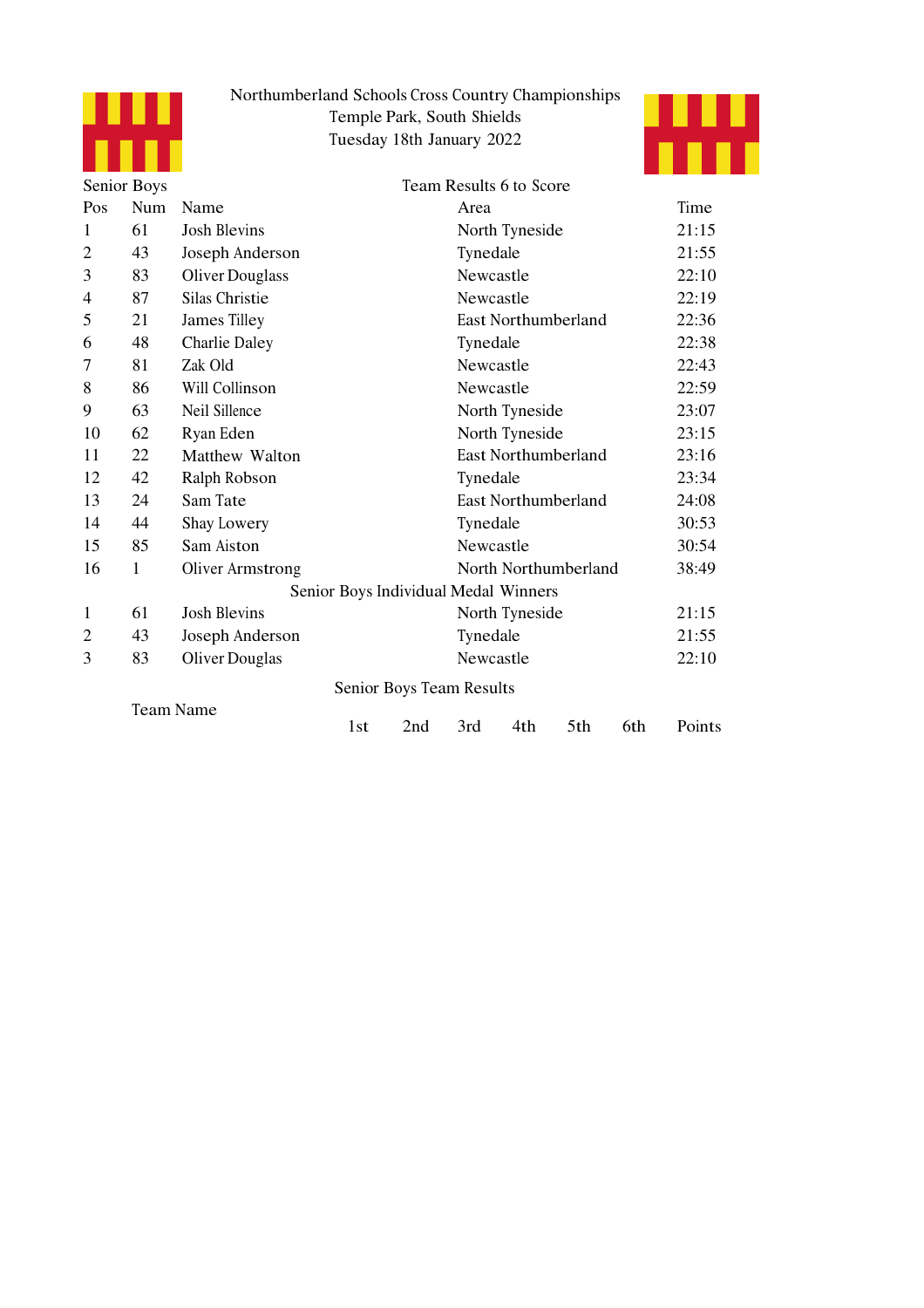

## Northumberland Schools Cross Country Championships Temple Park, South Shields Tuesday 18th January 2022 Northumberland Schools Cross Country Char<br>
Temple Park, South Shields<br>
Tuesday 18th January 2022



|     | Minor Girls    |                      | Team Results 6 to Score    |       |
|-----|----------------|----------------------|----------------------------|-------|
| Pos | Num            | Name                 | Area                       | Time  |
| 1   | 61             | Katie Otterson       | North Tyneside             | 10:27 |
| 2   | 81             | <b>Taylor Miller</b> | Newcastle                  | 10:33 |
| 3   | 62             | Lily McColl          | North Tyneside             | 11:06 |
| 4   | 21             | Emma Tomlinson       | <b>East Northumberland</b> | 11:30 |
| 5   | 42             | Emma Goodwin         | Tynedale                   | 11:36 |
| 6   | 43             | Mollie Frew          | Tynedale                   | 11:52 |
| 7   | 83             | Anna Cowie           | Newcastle                  | 11:57 |
| 8   | 64             | C Creaby             | North Tyneside             | 12:00 |
| 9   | 86             | Saffie Saine         | Newcastle                  | 12:11 |
| 10  | 85             | Olivia Connon        | Newcastle                  | 12:14 |
| 11  | 65             | Olivia Fishburn      | North Tyneside             | 12:19 |
| 12  | 41             | Pheobe Pearson       | Tynedale                   | 12:22 |
| 13  | 87             | Anna Carr            | Newcastle                  | 12:26 |
| 14  | 72             | Quenby Elsworth      | North Tyneside             | 12:27 |
| 15  | 22             | Grace Cunningham     | <b>East Northumberland</b> | 12:31 |
| 16  | 44             | Anya Chirwa          | Tynedale                   | 12:33 |
| 17  | 84             | Rebecca Etherington  | Newcastle                  | 12:34 |
| 18  | 90             | Maggie Copland       | Newcastle                  | 12:35 |
| 19  | 89             | Zahra Geni           | Newcastle                  | 12:37 |
| 20  | 46             | Lois Boot            | Tynedale                   | 12:43 |
| 21  | 93             | Martha Bell          | Newcastle                  | 12:44 |
| 22  | 69             | Rose Glassbrook      | North Tyneside             | 12:46 |
| 23  | 66             | A Glynn              | North Tyneside             | 12:48 |
| 24  | 74             | Holly H              | North Tyneside             | 12:50 |
| 25  | 95             | Daisy Sharp          | Newcastle                  | 12:56 |
| 26  | 94             | Ella May             | Newcastle                  | 12:57 |
| 27  | $\overline{3}$ | Ella Malthouse       | North Northumberland       | 13:05 |
| 28  | 91             | Elizabeth McMurchie  | Newcastle                  | 13:08 |
| 29  | 47             | Grace Scott          | Tynedale                   | 13:08 |
| 30  | 75             | Emily Jackson        | North Tyneside             | 13:10 |
| 31  | 67             | Annie Murphy         | North Tyneside             | 13:12 |
| 32  | 5              | Lexi Straker         | North Northumberland       | 13:16 |
| 33  | 54             | Imogen Snowdon       | Tynedale                   | 13:16 |
| 34  | 55             | Ella Slater          | Tynedale                   | 13:20 |
| 35  | 58             | Chlow Wright         | Tynedale                   | 13:22 |
| 36  | 96             | Megan Mallen         | Newcastle                  | 13:25 |
| 37  | $\tau$         | Darcy Gow            | North Northumberland       | 13:28 |
| 38  | 76             | <b>B</b> Colaco      | North Tyneside             | 13:37 |
| 39  | 68             | L Salmon             | North Tyneside             | 13:38 |
| 40  | 45             | Imogen Turner        | Tynedale                   | 13:46 |
| 41  | $\overline{2}$ | Pandra Bell          | North Northumberland       | 13:51 |
| 42  | 52             | Phoebe Proud         | Tynedale                   | 13:54 |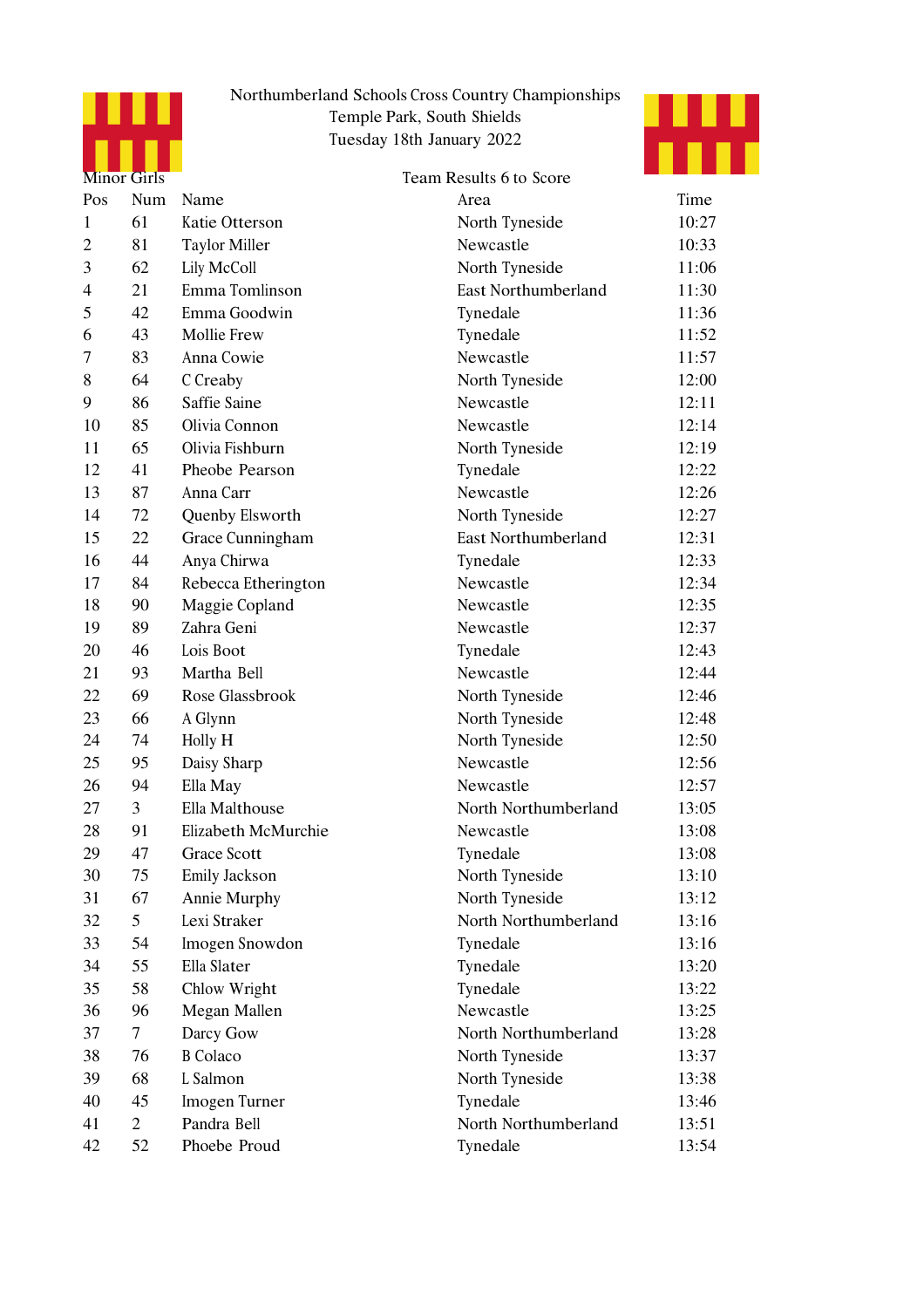| 43 | 29             | Harriet Parker         | <b>East Northumberland</b> | 13:54 |
|----|----------------|------------------------|----------------------------|-------|
| 44 | 8              | <b>Indie Driscon</b>   | North Northumberland       | 13:56 |
| 45 | 13             | Olivia Currie          | North Northumberland       | 13:57 |
| 46 | 31             | <b>Grace Newton</b>    | <b>East Northumberland</b> | 13:59 |
| 47 | 56             | Evie Elliott           | Tynedale                   | 14:01 |
| 48 | 73             | R Stubbs               | North Tyneside             | 14:06 |
| 49 | 51             | Lucy Crawford          | Tynedale                   | 14:11 |
| 50 | 60             | <b>Esme White</b>      | Tynedale                   | 14:12 |
| 51 | 71             | Kora Howarth           | North Tyneside             | 14:17 |
| 52 | 12             | Matilda Castello       | North Northumberland       | 14:22 |
| 53 | 24             | <b>Annabel Renton</b>  | East Northumberland        | 14:25 |
| 54 | 26             | Felicity Oliva         | <b>East Northumberland</b> | 14:27 |
| 55 | 25             | Lily Went              | East Northumberland        | 14:33 |
| 56 | 53             | Charlotte Allen        | Tynedale                   | 14:52 |
| 57 | 10             | Maddison Clough        | North Northumberland       | 15:02 |
| 58 | 49             | Chloe Kirkpatrick      | Tynedale                   | 15:28 |
| 59 | 34             | Alana Connelly         | East Northumberland        | 15:32 |
| 60 | 28             | Emily Hall             | <b>East Northumberland</b> | 15:34 |
| 61 | 33             | Stella Anderson        | <b>East Northumberland</b> | 15:36 |
| 62 | 9              | <b>Scarlett Arnold</b> | North Northumberland       | 15:36 |
| 63 | 11             | Nikola Semen           | North Northumberland       | 15:42 |
| 64 | 16             | Frankie Herdman        | North Northumberland       | 15:43 |
| 65 | 59             | Sophia Forster         | Tynedale                   | 15:53 |
| 66 | 30             | Olivia Patrick         | <b>East Northumberland</b> | 15:53 |
| 67 | 50             | Aimee Gill             | Tynedale                   | 15:54 |
| 68 | 48             | <b>Rose Burke</b>      | Tynedale                   | 15:58 |
| 69 | 23             | <b>Bella Rothwell</b>  | <b>East Northumberland</b> | 16:15 |
| 70 | 17             | <b>Mhairie Moore</b>   | North Northumberland       | 16:18 |
| 71 | 32             | Neeve Hindmarsh        | <b>East Northumberland</b> | 16:46 |
| 72 | 36             | Laney Mae Chrisp       | <b>East Northumberland</b> | 17:03 |
| 73 | 14             | Darcey Dixon           | North Northumberland       | 17:13 |
| 74 | 35             | Isla Blake             | <b>East Northumberland</b> | 17:16 |
| 75 | 27             | Kiera Aspin            | <b>East Northumberland</b> | 17:17 |
| 76 | $\overline{4}$ | Eve Redden             | North Northumberland       | 18:46 |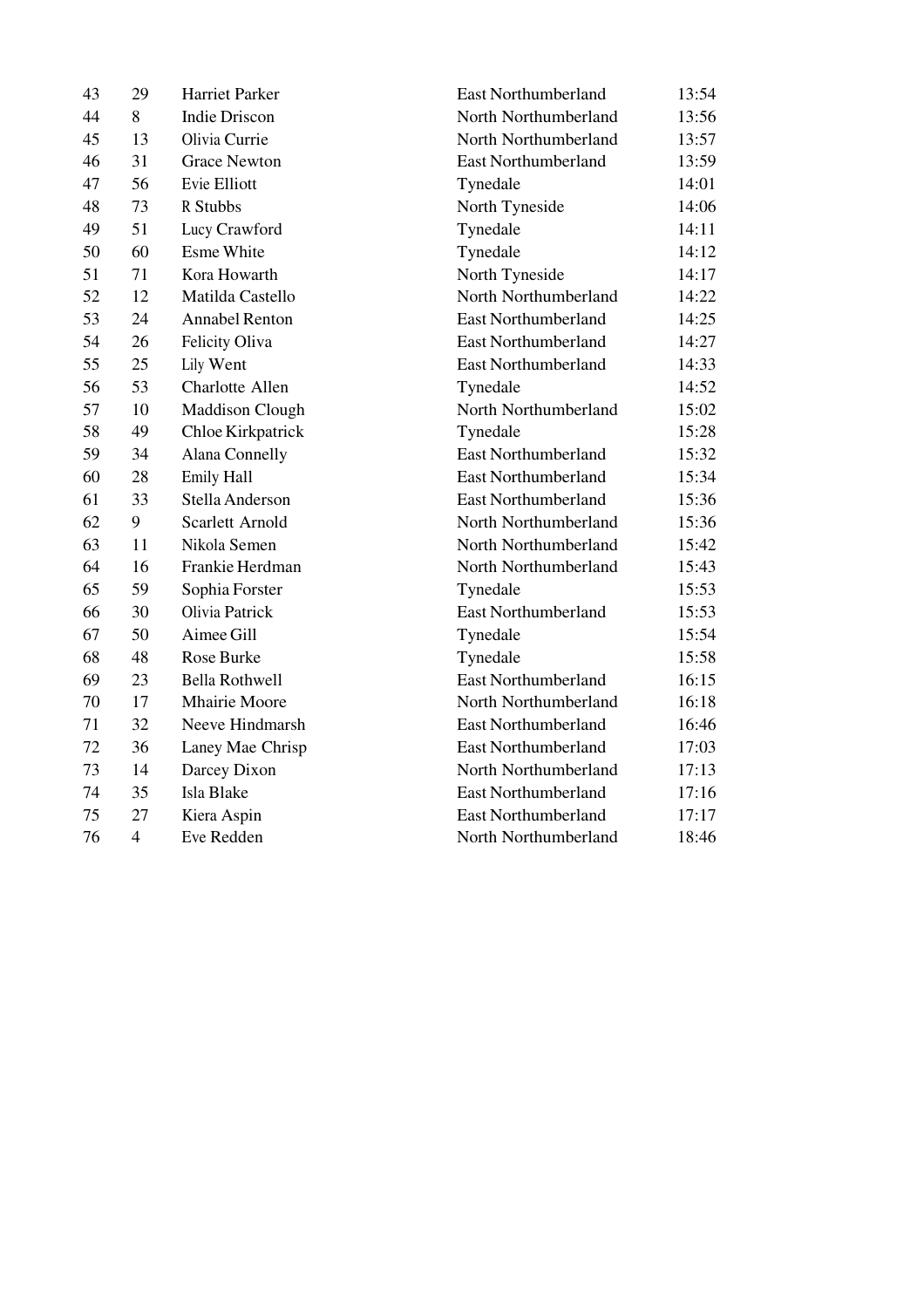|                |    |                          | Minor Girls Individual Medal Winners |     |           |                |     |     |        |  |  |
|----------------|----|--------------------------|--------------------------------------|-----|-----------|----------------|-----|-----|--------|--|--|
| $\mathbf{1}$   | 61 | Katie Otterson           |                                      |     |           | North Tyneside |     |     | 10:27  |  |  |
| 2              | 81 | <b>Taylor Miller</b>     |                                      |     | Newcastle |                |     |     | 10:33  |  |  |
| 3              | 62 | Lily McColl              | North Tyneside                       |     |           |                |     |     |        |  |  |
|                |    | Minor Girls Team Results |                                      |     |           |                |     |     |        |  |  |
|                |    | Team Name                | 1st                                  | 2nd | 3rd       | 4th.           | 5th | 6th | Points |  |  |
| 1              |    | Newcastle A              | $\overline{2}$                       | 7   | 9         | 10             | 13  | 17  | 58     |  |  |
| $\overline{2}$ |    | North Tyneside A         |                                      | 3   | 8         | 11             | 14  | 22  | 59     |  |  |
| 3              |    | Tynedale A               |                                      | 6   | 12        | 16             | 20  | 29  | 88     |  |  |
| 4              |    | Newcastle B              | 18                                   | 19  | 21        | 25             | 26  | 28  | 137    |  |  |
| 5              |    | North Tyneside B         | 23                                   | 24  | 30        | 31             | 38  | 39  | 185    |  |  |
| 6              |    | East Northumberland A    | 4                                    | 15  | 43        | 46             | 53  | 54  | 215    |  |  |
| 7              |    | North Northumberland A   | 27                                   | 32  | 37        | 41             | 44  | 45  | 226    |  |  |
| 8              |    | Tynedale B               | 33                                   | 34  | 35        | 40             | 42  | 47  | 231    |  |  |
| 9              |    | Tynedale C               | 49                                   | 50  | 56        | 58             | 65  | 67  | 345    |  |  |
| 10             |    | North Northumberland B   | 52                                   | 57  | 62        | 63             | 64  | 70  | 368    |  |  |
| 11             |    | East Northumberland B    | 55                                   | 59  | 60        | 61             | 66  | 69  | 370    |  |  |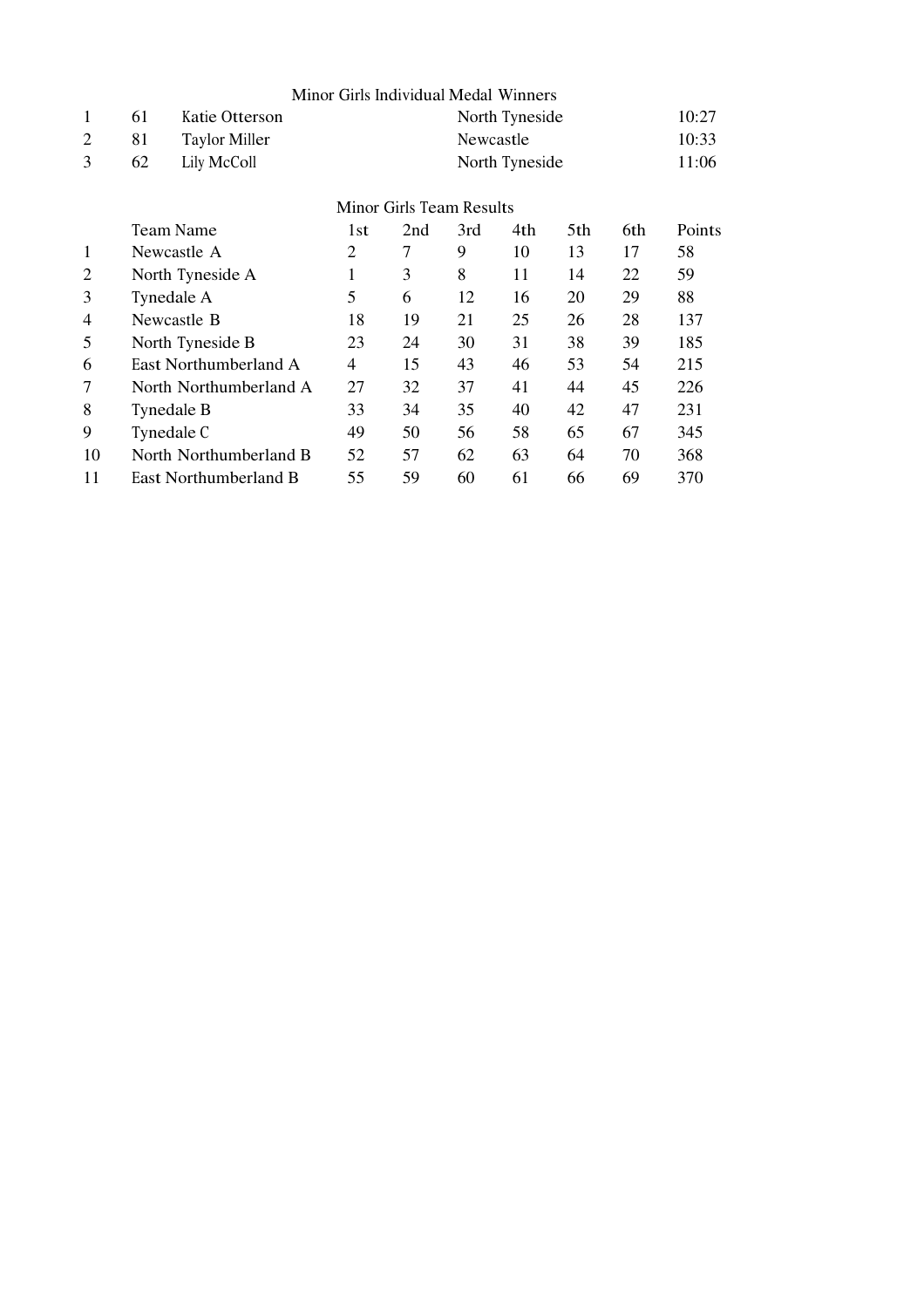



|                | Junior Girls   |                          | Team Results 6 to Score    |       |
|----------------|----------------|--------------------------|----------------------------|-------|
| Pos            | Num            | Name                     | Area                       | Time  |
| $\mathbf{1}$   | 97             | Annie Hutchinson         | Newcastle                  | 10:10 |
| 2              | 81             | Poppy Wilde              | Newcastle                  | 10:23 |
| 3              | 63             | Anna Johnson             | North Tyneside             | 10:35 |
| $\overline{4}$ | 62             | L Creaby                 | North Tyneside             | 10:40 |
| 5              | 42             | Ania Stobbart            | Tynedale                   | 10:44 |
| 6              | 50             | Emma Nicholson           | Tynedale                   | 10:45 |
| 7              | 82             | Mary Parkin              | Newcastle                  | 10:49 |
| 8              | 65             | Ruby Dann                | North Tyneside             | 10:50 |
| 9              | 41             | Erin Blight              | Tynedale                   | 10:50 |
| 10             | 46             | <b>Frances Elliott</b>   | Tynedale                   | 10:53 |
| 11             | 21             | Freya Johnson            | <b>East Northumberland</b> | 10:54 |
| 12             | 98             | Hannah Cutler            | Newcastle                  | 10:54 |
| 13             | 83             | Millie Moat              | Newcastle                  | 10:59 |
| 14             | 84             | Isabel Yates             | Newcastle                  | 11:05 |
| 15             | 87             | Josephine Mallen         | Newcastle                  | 11:05 |
| 16             | 43             | Louisa Hamliton          | Tynedale                   | 11:10 |
| 17             | 88             | <b>Tess Page</b>         | Newcastle                  | 11:14 |
| 18             | 67             | Hannah A                 | North Tyneside             | 11:15 |
| 19             | 86             | Ruby Colver              | Newcastle                  | 11:16 |
| 20             | 22             | Molly Roche              | <b>East Northumberland</b> | 11:16 |
| 21             | 66             | Catherine A              | North Tyneside             | 11:19 |
| 22             | 24             | Niamh Adams              | East Northumberland        | 11:20 |
| 23             | 61             | Aoife Colbert Martin     | North Tyneside             | 11:26 |
| 24             | 68             | Elise Bell               | North Tyneside             | 11:28 |
| 25             | 85             | <b>Bobbie Doe</b>        | Newcastle                  | 11:30 |
| 26             | 47             | Isla Gardner             | Tynedale                   | 11:31 |
| 27             | 69             | Jocelyn Black            | North Tyneside             | 11:31 |
| 28             | 28             | Gabi Freeman             | <b>East Northumberland</b> | 11:32 |
| 29             | 3              | Grace Common             | North Northumberland       | 01:33 |
| 30             | 25             | Iris Dungait             | East Northumberland        | 11:34 |
| 31             | 23             | Megan Potrac             | <b>East Northumberland</b> | 11:34 |
| 32             | $\overline{2}$ | Molly Johnstone          | North Northumberland       | 11:39 |
| 33             | 64             | Darcey Tullis            | North Tyneside             | 11:42 |
| 34             | 48             | <b>Jessica Donnelly</b>  | Tynedale                   | 11:50 |
| 35             | 5              | Izzy Oldfield            | North Northumberland       | 11:58 |
| 36             | 90             | <b>Alannah Hargraves</b> | Newcastle                  | 11:59 |
| 37             | 15             | Eve Cookson              | North Northumberland       | 12:00 |
| 38             | 89             | Ann Olsen-Gallcher       | Newcastle                  | 12:00 |
| 39             | 8              | Katie Cessford           | North Northumberland       | 12:00 |
| 40             | 93             | Amelie Scott             | Newcastle                  | 12:04 |
| 41             | $\overline{4}$ | Xara Purvis              | North Northumberland       | 12:05 |
| 42             | 10             | Farren Henderson         | North Northumberland       | 12:05 |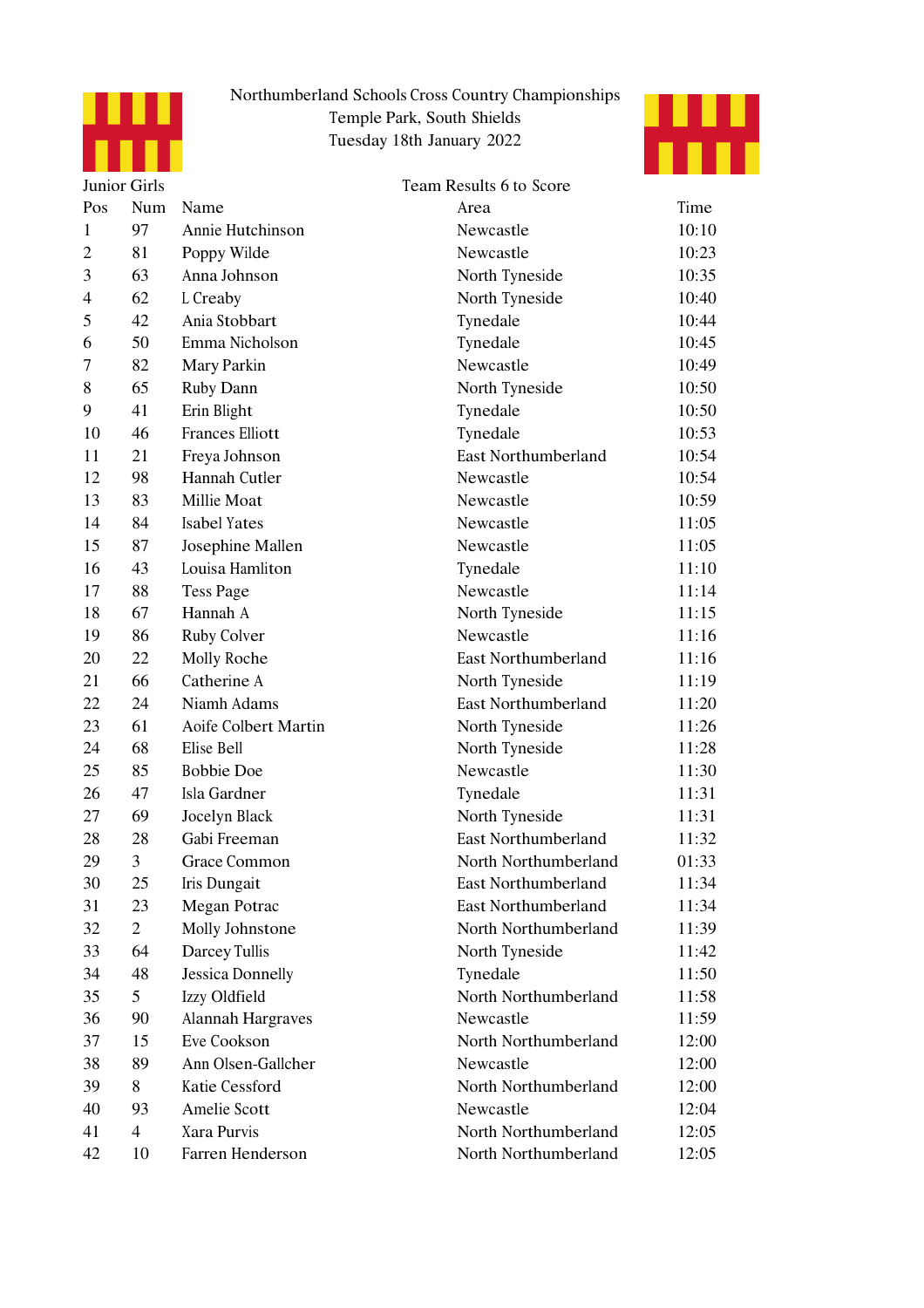| 43 | 91           | Lucy Grey                 | Newcastle                  | 12:05 |
|----|--------------|---------------------------|----------------------------|-------|
| 44 | 72           | Maeve Porter              | North Tyneside             | 12:08 |
| 45 | 94           | Caitlin Cottee            | Newcastle                  | 12:10 |
| 46 | 96           | Ava Vardy                 | Newcastle                  | 12:13 |
| 47 | 14           | Emma Hobden               | North Northumberland       | 12:14 |
| 48 | 29           | Amelia Hamlin             | <b>East Northumberland</b> | 12:15 |
| 49 | 30           | Tamara Bowen              | <b>East Northumberland</b> | 12:17 |
| 50 | 95           | Freya Watson              | Newcastle                  | 12:17 |
| 51 | 27           | <b>Charlotte Marshall</b> | <b>East Northumberland</b> | 12:19 |
| 52 | 6            | <b>Tiara Kent</b>         | North Northumberland       | 12:25 |
| 53 | 76           | A Knowles                 | North Tyneside             | 12:27 |
| 54 | 33           | Lucie Todd                | <b>East Northumberland</b> | 12:33 |
| 55 | 51           | Zoe Fielding              | Tynedale                   | 12:40 |
| 56 | 92           | <b>Katie Noble</b>        | Newcastle                  | 12:42 |
| 57 | 32           | Taylor Chrisp             | East Northumberland        | 12:43 |
| 58 | 45           | Molly Johnson             | Tynedale                   | 12:44 |
| 59 | 54           | Sasha Farley              | Tynedale                   | 12:48 |
| 60 | 34           | Ella Watson               | <b>East Northumberland</b> | 12:49 |
| 61 | 55           | Phoebe Juniper            | Tynedale                   | 12:51 |
| 62 | 36           | Imogen Jones              | <b>East Northumberland</b> | 12:52 |
| 63 | 53           | Olivia Cartwright         | Tynedale                   | 12:58 |
| 64 | 57           | Izzy Hill                 | Tynedale                   | 13:01 |
| 65 | 58           | Sophia Smith              | Tynedale                   | 13:06 |
| 66 | 17           | Poppy Shaw                | North Northumberland       | 13:07 |
| 67 | 56           | Olivia Courtney           | Tynedale                   | 13:07 |
| 68 | 11           | Erin Givens               | North Northumberland       | 13:07 |
| 69 | 9            | Maya Wood                 | North Northumberland       | 13:08 |
| 70 | 73           | Molly Young               | North Tyneside             | 13:09 |
| 71 | 12           | Harriet Oldfield          | North Northumberland       | 13:09 |
| 72 | 60           | Imogen Bryden             | Tynedale                   | 13:34 |
| 73 | 59           | Molly Bisp                | Tynedale                   | 13:39 |
| 74 | 7            | Clemmie Moore             | North Northumberland       | 13:47 |
| 75 | $\mathbf{1}$ | <b>Bella Douglas</b>      | North Northumberland       | 13:48 |
| 76 | 13           | Nicole Scott              | North Northumberland       | 13:55 |
| 77 | 35           | Lola Sage                 | <b>East Northumberland</b> | 14:10 |
| 78 | 71           | Niamh Dixon               | North Tyneside             | 15:22 |
| 79 | 31           | Abby Riley                | <b>East Northumberland</b> | 15:51 |
| 80 | 26           | Faye Thompson             | East Northumberland        | 18:22 |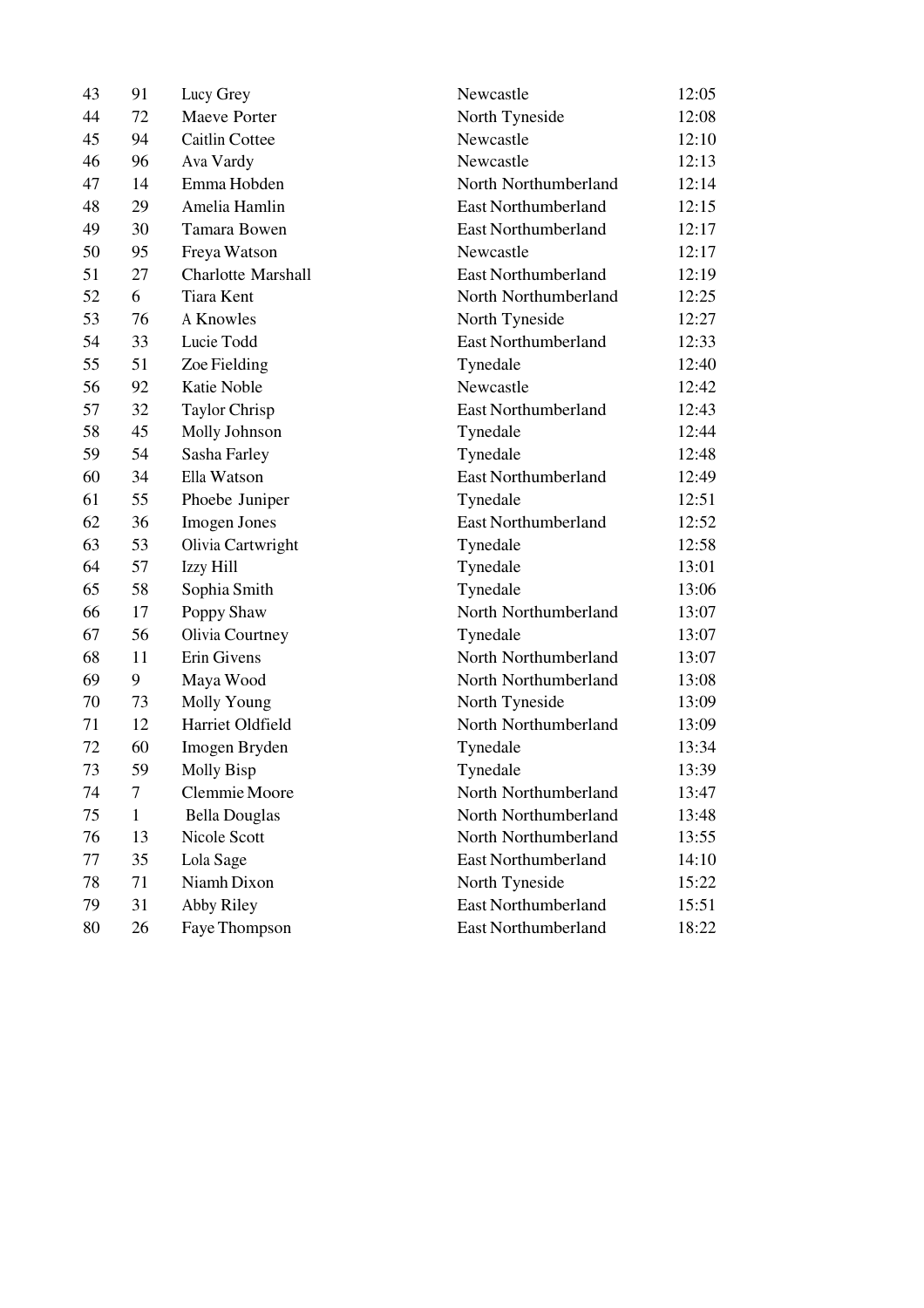|                |    |                        | Junior Girls Individual Medal Winners |                           |           |                |     |     |        |
|----------------|----|------------------------|---------------------------------------|---------------------------|-----------|----------------|-----|-----|--------|
| $\mathbf{1}$   | 97 | Annie Hutchinson       |                                       |                           | Newcastle |                |     |     | 10:10  |
| 2              | 81 | Poppy Wilde            |                                       |                           | Newcastle |                |     |     | 10:23  |
| 3              | 63 | Anna Johnson           |                                       |                           |           | North Tyneside |     |     | 10:35  |
|                |    |                        |                                       | Junior Girls Team Results |           |                |     |     |        |
|                |    | Team Name              | 1st                                   | 2nd                       | 3rd       | 4th            | 5th | 6th | Points |
| 1              |    | Newcastle A            | 1                                     | 2                         | 7         | 12             | 13  | 14  | 49     |
| 2              |    | Tynedale A             | 5                                     | 6                         | 9         | 10             | 16  | 26  | 72     |
| 3              |    | North Tyneside A       | 3                                     | 4                         | 8         | 18             | 21  | 23  | 77     |
| $\overline{4}$ |    | East Northumberland A  | 11                                    | 20                        | 22        | 28             | 30  | 31  | 142    |
| 5              |    | Newcastle B            | 15                                    | 17                        | 19        | 25             | 36  | 38  | 150    |
| 6              |    | North Northumberland A | 29                                    | 32                        | 35        | 37             | 39  | 41  | 213    |
| 7              |    | North Tyneside B       | 24                                    | 27                        | 33        | 44             | 53  | 70  | 251    |
| 8              |    | Newcastle C            | 40                                    | 43                        | 45        | 46             | 50  | 56  | 280    |
| 9              |    | East Northumberland B  | 48                                    | 49                        | 51        | 54             | 57  | 60  | 319    |
| 10             |    | Tynedale B             | 34                                    | 55                        | 58        | 59             | 61  | 63  | 330    |
| 11             |    | North Northumberland B | 42                                    | 47                        | 52        | 66             | 68  | 69  | 344    |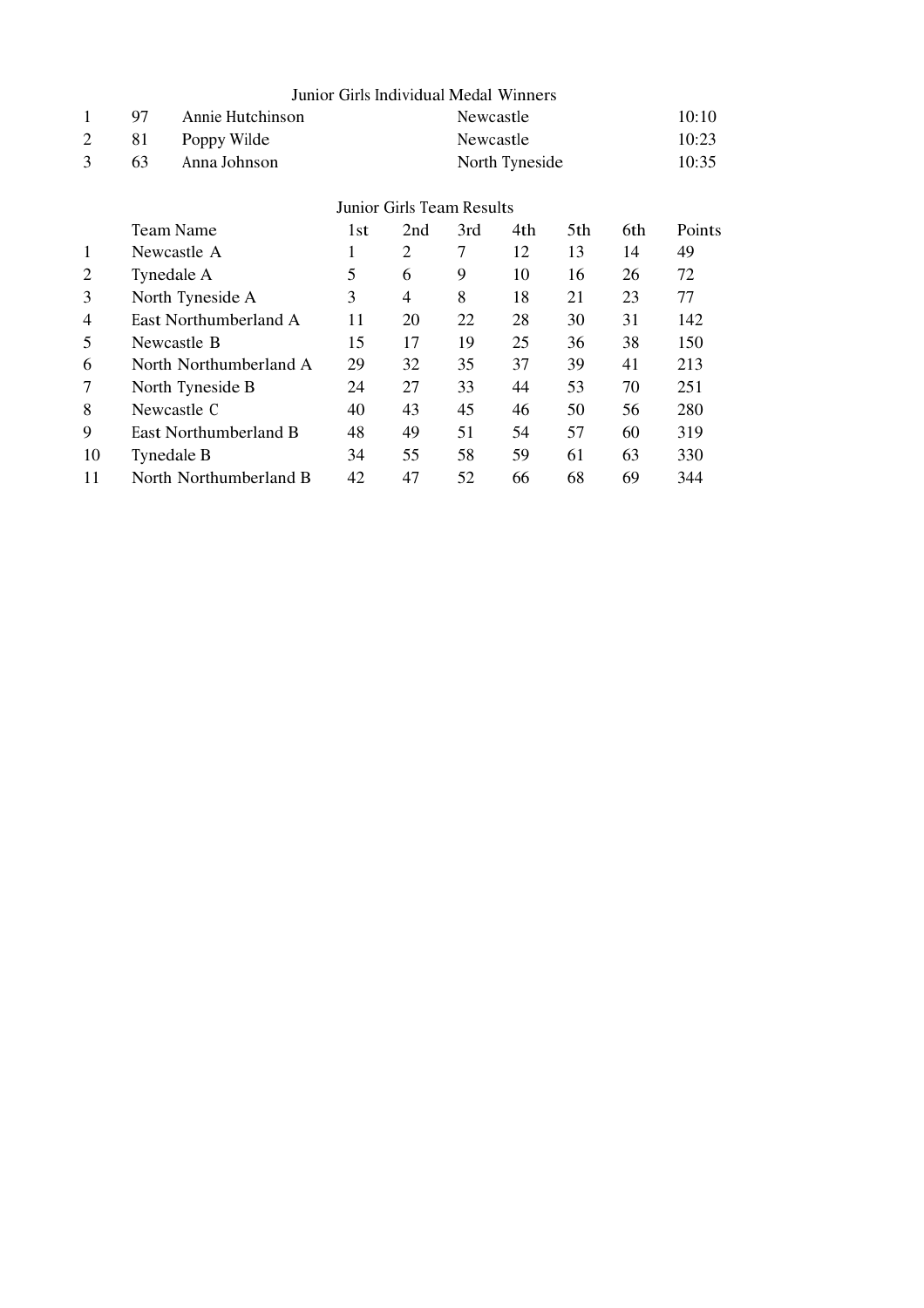



|                | <b>Intermediate Girls</b> |                       | Team Results 6 to Score    |       |
|----------------|---------------------------|-----------------------|----------------------------|-------|
| Pos            | Num                       | Name                  | Area                       | Time  |
| $\mathbf{1}$   | 81                        | Poppy Old             | Newcastle                  | 15:14 |
| $\overline{2}$ | 82                        | Iona Johnstone        | Newcastle                  | 15:51 |
| 3              | 83                        | Imogen Bungay         | Newcastle                  | 16:07 |
| $\overline{4}$ | 84                        | Emma Ashman           | Newcastle                  | 16:22 |
| 5              | 70                        | Katie Joslyn          | North Tyneside             | 16:31 |
| 6              | 96                        | Hannah Wightman       | Newcastle                  | 16:48 |
| 7              | 41                        | Lucy Milburn          | Tynedale                   | 17:03 |
| 8              | 87                        | Marina Swift          | Newcastle                  | 17:05 |
| 9              | 86                        | <b>Bella Russell</b>  | Newcastle                  | 17:24 |
| 10             | 97                        | Alice Lewis           | Newcastle                  | 17:32 |
| 11             | 42                        | Tabitha Robson        | Tynedale                   | 17:32 |
| 12             | 61                        | Millie Diddee         | North Tyneside             | 17:55 |
| 13             | $\mathbf{1}$              | Lillia Purvis         | North Northumberland       | 18:14 |
| 14             | 63                        | Amelia Clithero       | North Tyneside             | 18:19 |
| 15             | 43                        | Shinade Creighten     | Tynedale                   | 18:23 |
| 16             | 64                        | Charlotte Payton      | North Tyneside             | 18:27 |
| 17             | 90                        | Zoe Matthews          | Newcastle                  | 18:31 |
| 18             | 62                        | Amelle Sillace        | North Tyneside             | 18:37 |
| 19             | 66                        | J Hart                | North Tyneside             | 19:03 |
| 20             | 65                        | <b>Caitlyn Davies</b> | North Tyneside             | 19:19 |
| 21             | 91                        | Rosie Swatman         | Newcastle                  | 19:25 |
| 22             | 92                        | Isabel Golding        | Newcastle                  | 19:26 |
| 23             | 94                        | Rosie Burrows         | Newcastle                  | 19:44 |
| 24             | 50                        | Phoebe Skinner        | Tynedale                   | 19:50 |
| 25             | $\overline{2}$            | <b>Chloe</b> Givens   | North Northumberland       | 20:00 |
| 26             | 69                        | Rachel F              | North Tyneside             | 21:18 |
| 27             | 72                        | Lara H                | North Tyneside             | 22:54 |
| 28             | 5                         | Lily-Mae Tannoch      | North Northumberland       | 23:17 |
| 29             | 23                        | <b>Grace Humphrey</b> | <b>East Northumberland</b> | 23:32 |
| 30             | 7                         | Ava Tibbits           | North Northumberland       | 23:37 |
| 31             | 73                        | Emily G               | North Tyneside             | 24:01 |
| 32             | 6                         | Lyla Smith            | North Northumberland       | 24:15 |
| 33             | 74                        | Amey Eden             | North Tyneside             | 25:05 |
| 34             | 9                         | Caitlin Baptie        | North Northumberland       | 25:07 |
| 35             | 27                        | Rachel Coxon          | <b>East Northumberland</b> | 26:17 |
| 36             | 22                        | Sky Aitken            | <b>East Northumberland</b> | 19:46 |
| 37             | 76                        | Lucy H                | North Tyneside             | 35:37 |
| 38             | 31                        | Shannon Miller        | East Northumberland        | 35:37 |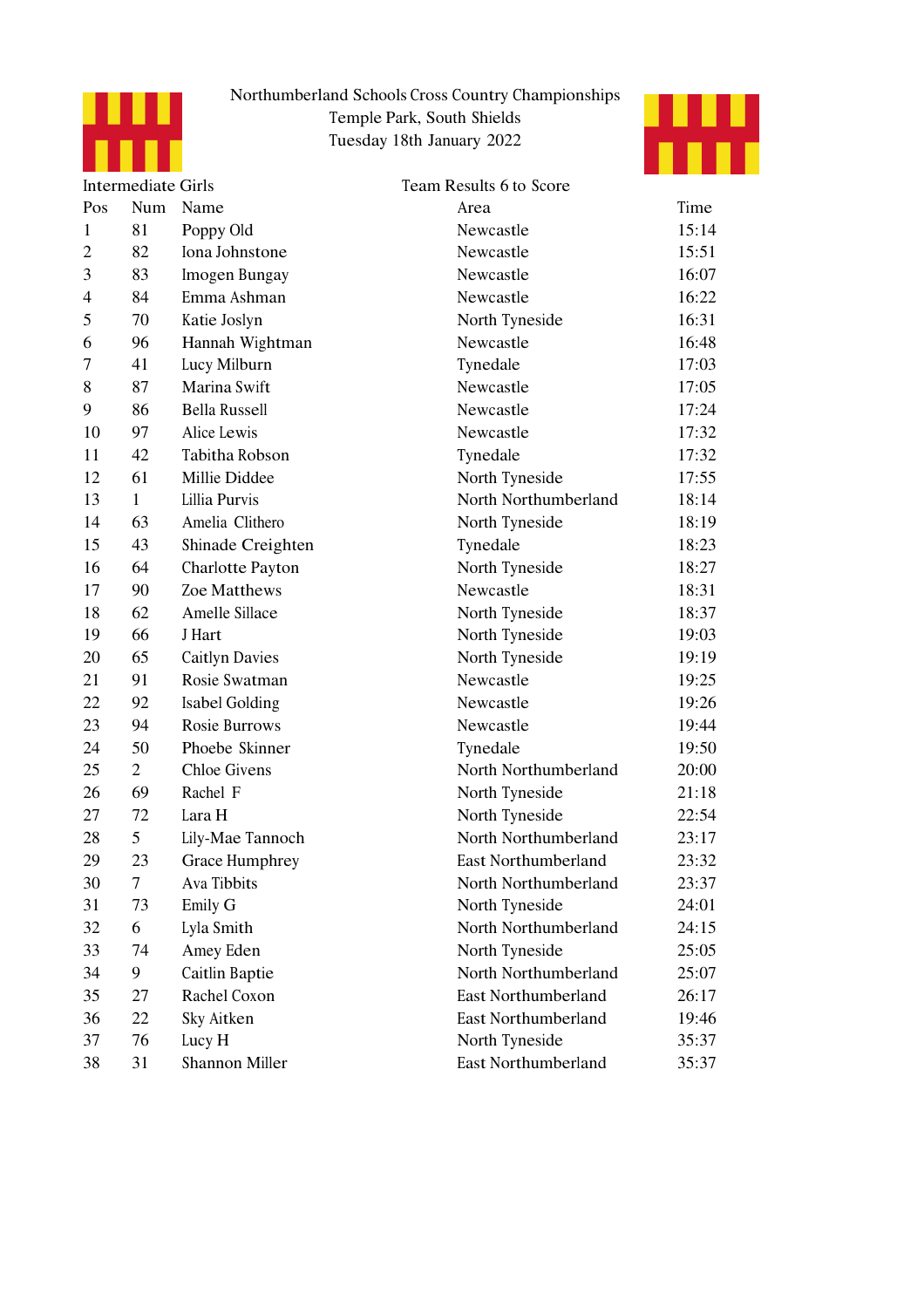|                | Intermediate Girls Individual Medal Winners |                        |                    |     |           |     |     |     |        |  |  |  |
|----------------|---------------------------------------------|------------------------|--------------------|-----|-----------|-----|-----|-----|--------|--|--|--|
| 1              | 81                                          | Poppy Old              |                    |     | Newcastle |     |     |     | 15:14  |  |  |  |
| 2              | 82                                          | Iona Johnstone         | Newcastle          |     |           |     |     |     | 15:51  |  |  |  |
| 3              | 83                                          | Imogen Bungay          | 16:07<br>Newcastle |     |           |     |     |     |        |  |  |  |
|                | Intermediate Girls Team Results             |                        |                    |     |           |     |     |     |        |  |  |  |
|                | Team Name                                   |                        | 1st                | 2nd | 3rd       | 4th | 5th | 6th | Points |  |  |  |
| $\mathbf{1}$   |                                             | Newcastle A            |                    | 2   | 3         | 4   | 6   | 8   | 24     |  |  |  |
| 2              |                                             | North Tyneside A       | 5                  | 12  | 14        | 16  | 18  | 19  | 84     |  |  |  |
| 3              | Newcastle B                                 |                        | 9                  | 10  | 17        | 21  | 22  | 23  | 102    |  |  |  |
| $\overline{4}$ |                                             | North Northumberland A | 13                 | 25  | 28        | 30  | 32  | 34  | 162    |  |  |  |
| 5              |                                             | North Tyneside B       | 20                 | 26  | 27        | 31  | 33  | 37  | 174    |  |  |  |